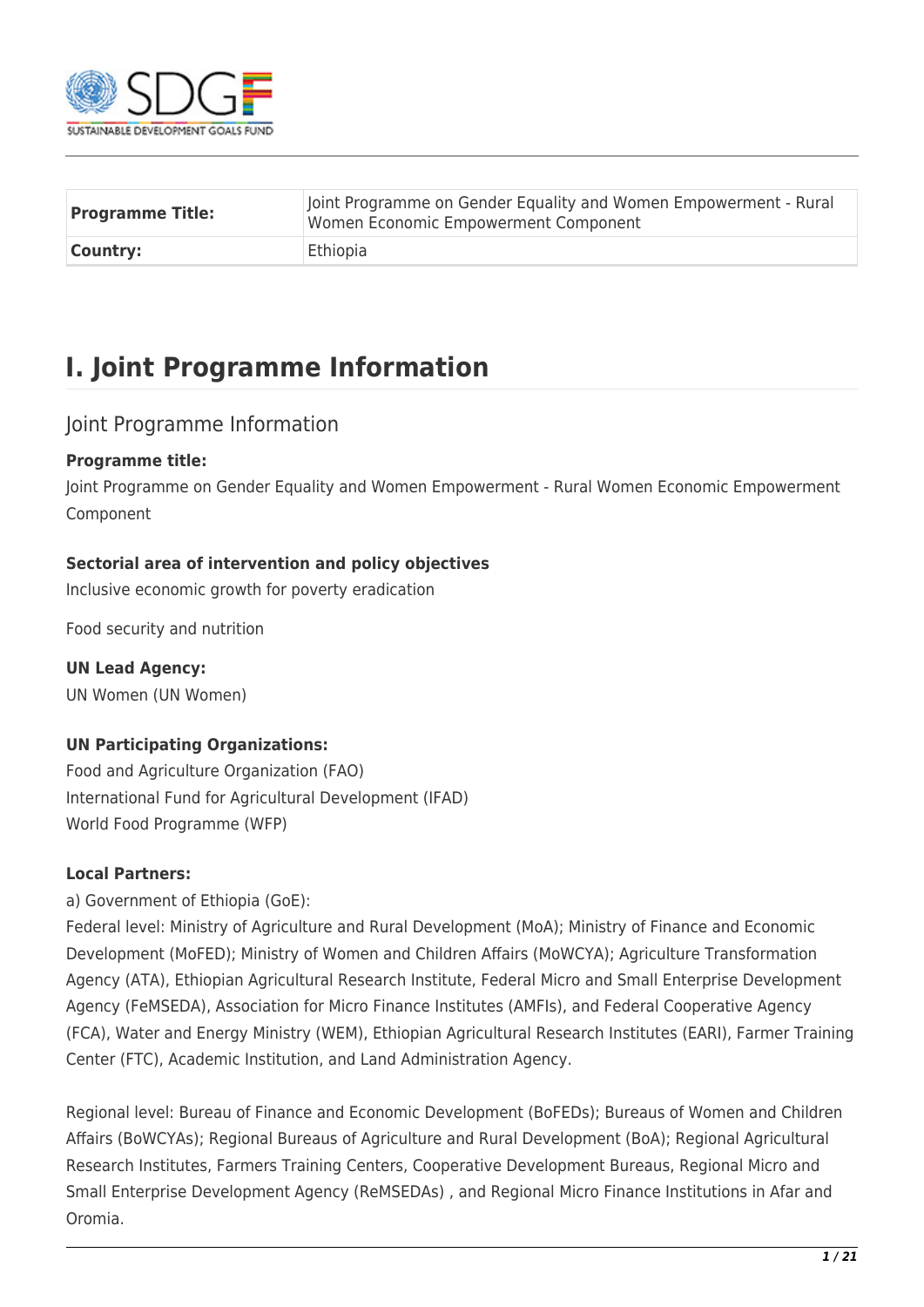## Report submitted by

**Name:**  Etagegnehu Getachew

**Title:**  National Programme Coordinator RWEE JP

**Organization:**  UN Women

**Contact information:**  UN Women, 2nd Floor, UNDP Regional Service Centre Building, Olympia, Addis Ababa

**Reporting Period Ending:**  Saturday, September 30, 2017

# **II. Contact Information**

Resident Coordinator

**Name:**  Ahunna Eziakonwa-Onochie

**E-mail:**  ahunna.eziakonwa@one.un.org

UNCT contact person for implementation

**Name:**  Letty Chiwara

**Agency:**  UN Women

**Title:**  Country Representative

**E-mail:**  letty.chiwara@unwomen.org

**Phone:**  +251-118-695004

**Address:**  Address: UN Women, 2nd Floor, UNDP Regional Service Centre Building, Olympia, Addis Ababa,Ethiopia

Alternative UNCT contact person for implementation

**Name:**  Annett Richter

**Agency:**  UN Resident Coordinator's Office

**Title:**  Development Effectiveness Specialist

**E-mail:**  annett.richter@one.un.org

**Address:**  ECA Old Building, 7th Floor, Africa Hall , Addis Ababa,Ethiopia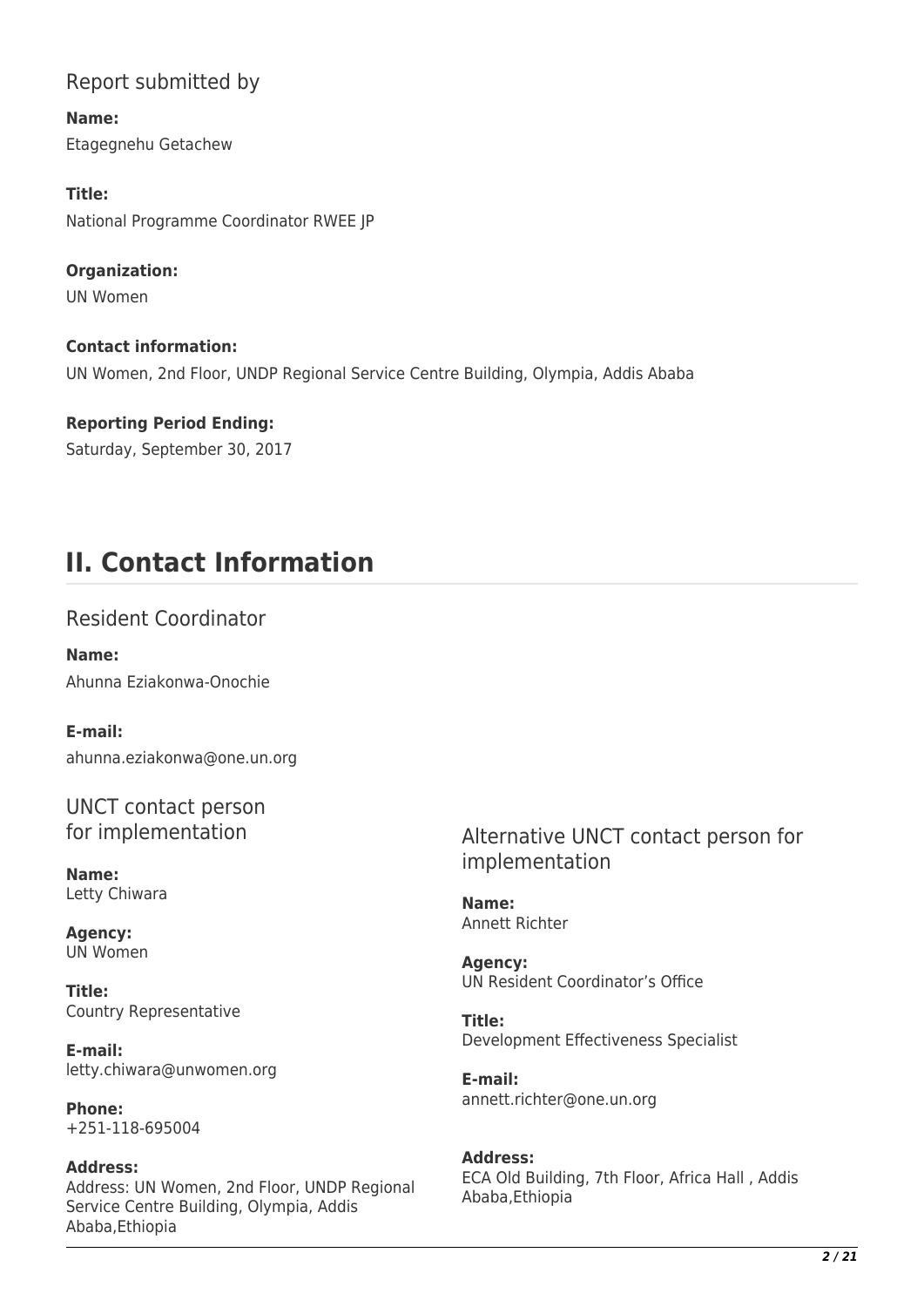### Technical team contacts

Joint programme coordinator

**Name:**  Etagegnehu Getachew

**Agency:**  UN Women

JP monitoring and evaluation focal point

JP knowledge management focal point

**Title:**  National Programme Coordinator RWEE JP

**Email:**  etagegnehu,getachew@unwomen.org

**Phone:**  +251911678457

**Address:**  UN Women, 2nd Floor, UNDP Regional Service Centre Building, Olympia, Addis Ababa, Ethiopia

JP communications and advocacy focal point

**Name:**  Fikirte Abebe

**Agency:**  UN Women

**Title:**  Communication Knowledge Management Specialist

**Email:**  fikerte.abebe@unwomen.org

**Phone:**  +251-913-135430

**Address:** 

**Title:**  Communication Knowledge Management Specialist

**Email:**  fikerte.abebe@unwomen.org

**Phone:**  +251-913-135430

**Name:**  Fikirte Abebe

**Agency:**  UN Women

UN Women, 2nd Floor, UNDP Regional Service Centre UN Women, 2nd Floor, UNDP Regional Service Centre Building, Olympia, Addis Ababa, Ethiopia **Address:**  Building, Olympia, Addis Ababa, Ethiopia

JP private sector focal point

Agency contact points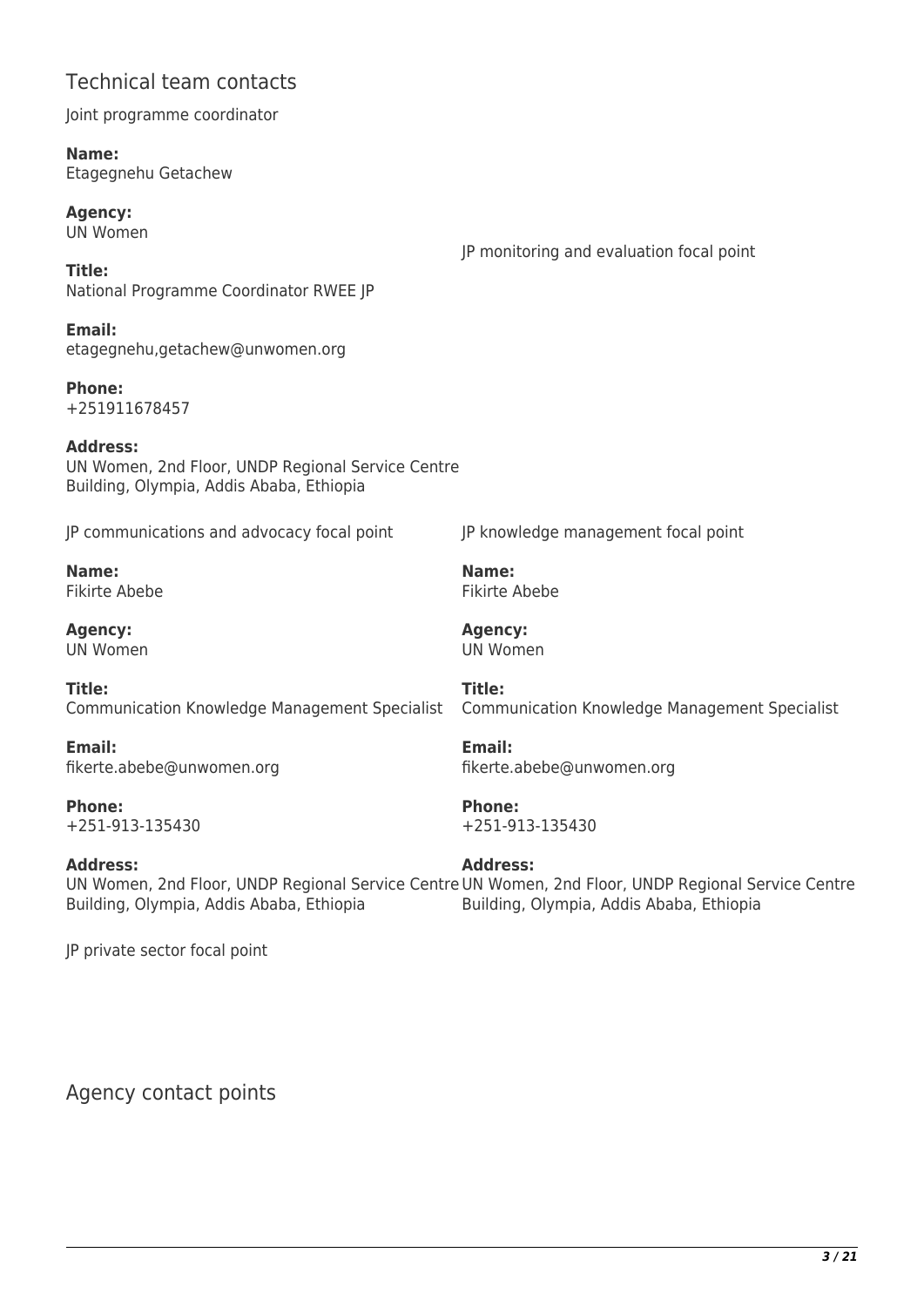#### Contact 1

**Name:**  Letty Chiwara

**Agency:**  UN Women

**Title:**  RepresRentative to Ethiopia, Africa Union (AU) and Economic Commission for Africa (ECA)

**Email:**  letty.chiwara@unwomen.org

**Phone:**  +251-118-695004

**Address:**  UN Women, 2nd Floor, UNDP Regional Service Centre Building, Olympia, Addis Ababa, Ethiopia CMC road, Bole Sub City, Kebele12/13, Addis Ababa,

Contact 3

**Name:**  Joyce Luma

**Agency: WFP** 

**Title:**  Representative and Country Director to WFP

**Email:**  Joyce.luma@wfp.org

**Phone:**  +251 115 515188

**Address:**  Addis Ababa Ethiopia

Contact 5

Contact 4

**Address:** 

Contact 2

**Name:**  Fatouma Seid

**Agency:**  FAO

FAO Representative to Ethiopia

fatouma.seid@fao.org

**Title:** 

**Email:** 

**Name:**  Han Ulac Demirag

**Agency:**  IFAD

**Title:**  Country Director

**Email:**  u.demirag@ifad.org

**Phone:**  +251 115 504548

**Address:**  ILRI Campus, Gurd Shola Area Addis Ababa, Ethiopia

# **III. Financial information**

**Detailed Financial Report:** 

**[Ethiopia RWEE JP SDG FR All++++4.pdf](http://proposals.sdgfund.org/system/files/report-attachments/Ethiopia%20RWEE%20JP%20SDG%20FR%20All%2B%2B%2B%2B4.pdf)**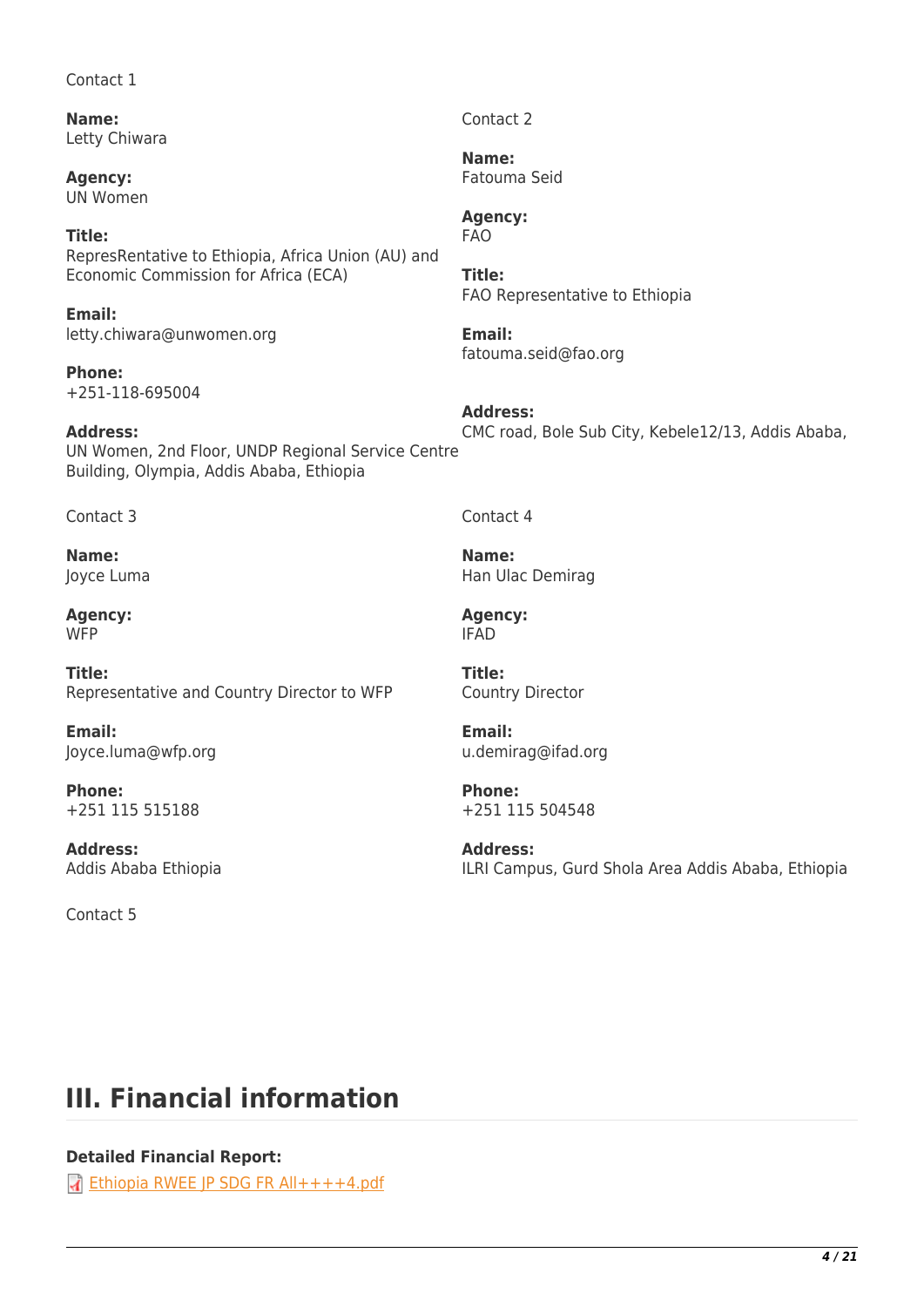## SDG-F Funds

| <b>UN Agency</b>                                             | <b>Total approved</b><br>funds | <b>Total funds</b><br><b>Transferred to</b><br>date | <b>Total funds</b><br>committed to<br>date | <b>Total funds</b><br>disbursed to date |
|--------------------------------------------------------------|--------------------------------|-----------------------------------------------------|--------------------------------------------|-----------------------------------------|
| UN Women (UN<br>Women)                                       | 955,182.00                     | 955,182.00                                          | 746,444.69                                 | 732,275.11                              |
| Food and<br>Agriculture<br>Organization (FAO)                | 246,016.00                     | 246,016.00                                          | 103,240.00                                 | 103,240.00                              |
| International Fund<br>for Agricultural<br>Development (IFAD) | 0.00                           | 0.00                                                | 0.00                                       | 0.00                                    |
| World Food<br>Programme (WFP)                                | 298,802.00                     | 298,802.00                                          | 278,257.68                                 | 278,257.68                              |

| <b>Total</b><br>1,500,000.00<br>1,113,772.79<br>1,500,000.00<br>1,127,942.37 |  |
|------------------------------------------------------------------------------|--|
|------------------------------------------------------------------------------|--|

# Matching Funds

| <b>Name of source</b>                       | <b>Total approved</b><br>funds | <b>Total funds</b><br><b>Transferred to</b><br>date | <b>Total funds</b><br>committed to<br>date | <b>Total funds</b><br>disbursed to date |
|---------------------------------------------|--------------------------------|-----------------------------------------------------|--------------------------------------------|-----------------------------------------|
| Norway and<br>Sweden through<br><b>MPTF</b> | 1,688,256.00                   | 1,688,256.00                                        | 1,207,305.45                               | 1,185,931.08                            |

| Total | 1,688,256.00 | 1,688,256.00 | 1,207,305.45 | 1,185,931.08 |
|-------|--------------|--------------|--------------|--------------|
|       |              |              |              |              |

# **IV. Beneficiaries**

**Total number of direct beneficiaries to date:**  3327

Direct Beneficiaries – Breakdown

| <b>Beneficiary type - individual</b> |               | <b>Total Female Male Comments</b>                                                                                              |
|--------------------------------------|---------------|--------------------------------------------------------------------------------------------------------------------------------|
| Farmers                              | $2,469$ 2,464 | Members of the targeted women<br>Rural Saving and Credit Cooperative<br>Organizations in Adamitulu District,<br>Oromia Region. |
| Entrepreneurs                        |               | Women entrepreneurs supported to access<br>trainings and exposure visits to other<br>countries (Israel and Egypt).             |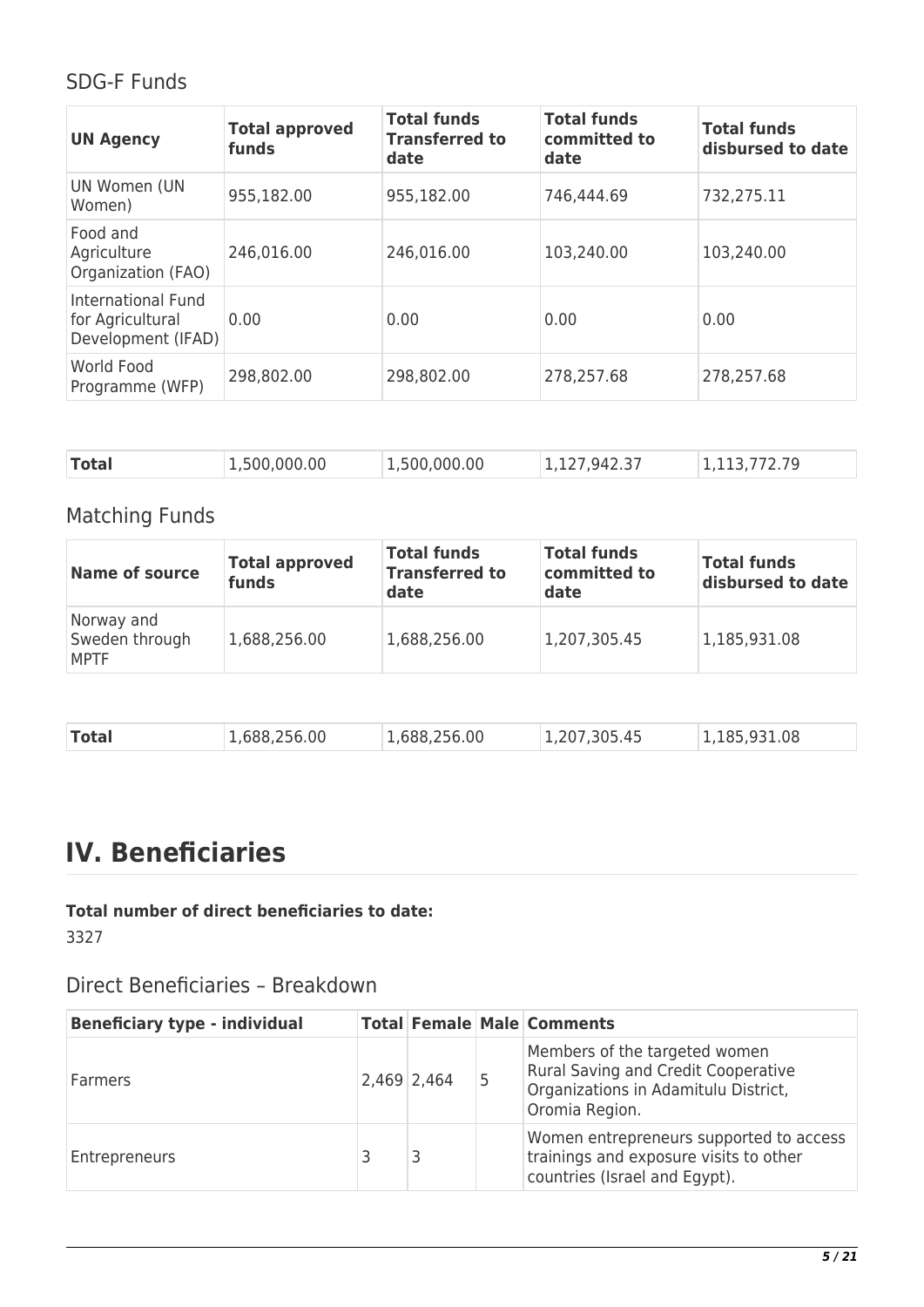| Civil servants/government | 855 | 330           | 525 | Experts who participated in the following<br>trainings and workshops to date:<br>•Gender Mainstreaming and Gender<br>Responsive Budgeting (GRB);<br>•Gender audit Result Based Management<br>(RBM);<br>•ToT on basic financial, business<br>management, entrepreneurship, saving and<br>credit and leadership concepts, on control<br>and management of food reserve, gender<br>and leadership;<br>• Action-oriented workshop organized to<br>review legal frameworks, land use and<br>administration proclamation and<br>agricultural policies;<br>•Sensitization workshop on revolving fund<br>management, including revision and<br>translation of relevant guidelines into local<br>languages, and programme coordination,<br>on cropping, livestock production, small<br>scale irrigation, good nutrition practice<br>including dietary and complementary food<br>preparation and demonstration;<br>•Community Conversation (CC) facilitation<br>skill and dialogue techniques; and an<br>interactive workshop organized on<br>pastoralist women's access to common<br>resources) |
|---------------------------|-----|---------------|-----|----------------------------------------------------------------------------------------------------------------------------------------------------------------------------------------------------------------------------------------------------------------------------------------------------------------------------------------------------------------------------------------------------------------------------------------------------------------------------------------------------------------------------------------------------------------------------------------------------------------------------------------------------------------------------------------------------------------------------------------------------------------------------------------------------------------------------------------------------------------------------------------------------------------------------------------------------------------------------------------------------------------------------------------------------------------------------------------|
| Indigenous                |     |               |     |                                                                                                                                                                                                                                                                                                                                                                                                                                                                                                                                                                                                                                                                                                                                                                                                                                                                                                                                                                                                                                                                                        |
| Children                  |     |               |     |                                                                                                                                                                                                                                                                                                                                                                                                                                                                                                                                                                                                                                                                                                                                                                                                                                                                                                                                                                                                                                                                                        |
| Youth                     |     |               |     |                                                                                                                                                                                                                                                                                                                                                                                                                                                                                                                                                                                                                                                                                                                                                                                                                                                                                                                                                                                                                                                                                        |
| Other 1                   |     |               |     |                                                                                                                                                                                                                                                                                                                                                                                                                                                                                                                                                                                                                                                                                                                                                                                                                                                                                                                                                                                                                                                                                        |
| <b>Total</b>              |     | $3,327$ 2,797 | 530 |                                                                                                                                                                                                                                                                                                                                                                                                                                                                                                                                                                                                                                                                                                                                                                                                                                                                                                                                                                                                                                                                                        |

| <b>Beneficiary type - institutional</b> |       | <b>Total Comments</b>                                                                                                                                                                                                                                                                                                                                                                                                                                                                                                                                                                           |
|-----------------------------------------|-------|-------------------------------------------------------------------------------------------------------------------------------------------------------------------------------------------------------------------------------------------------------------------------------------------------------------------------------------------------------------------------------------------------------------------------------------------------------------------------------------------------------------------------------------------------------------------------------------------------|
| <b>SME<sub>S</sub></b>                  |       |                                                                                                                                                                                                                                                                                                                                                                                                                                                                                                                                                                                                 |
| Cooperatives                            | 10.00 | Rural Saving and Credit Cooperative Organizations<br>(RUSACCOs) that are being strengthened to provide<br>support (credit/leadership) to 2464 rural women<br>beneficiaries of the project.                                                                                                                                                                                                                                                                                                                                                                                                      |
| Government/municipal organizations      | 34.00 | Government agencies including Federal Ministries - Ministry<br>of Women and Children Affairs (MoWCA), Ministry of<br>Agriculture and Natural Resources (MoANR), Federal<br>Cooperative Agency - and regional and district bureaus -<br>Bureaus of Agriculture and Natural Resources (BoANR),<br>Bureau of Pastoral and Agricultural Development (BoPAD),<br>Bureaus of Cooperative Promotion Agencies (BCPAs)<br>Bureaus of Women and Children Affairs (BoWCAs), Bureaus<br>of Education (BoE), Bureaus of Livestock and Fishery<br>Development, Women Associations, League and<br>Federations. |
| Private sector                          |       |                                                                                                                                                                                                                                                                                                                                                                                                                                                                                                                                                                                                 |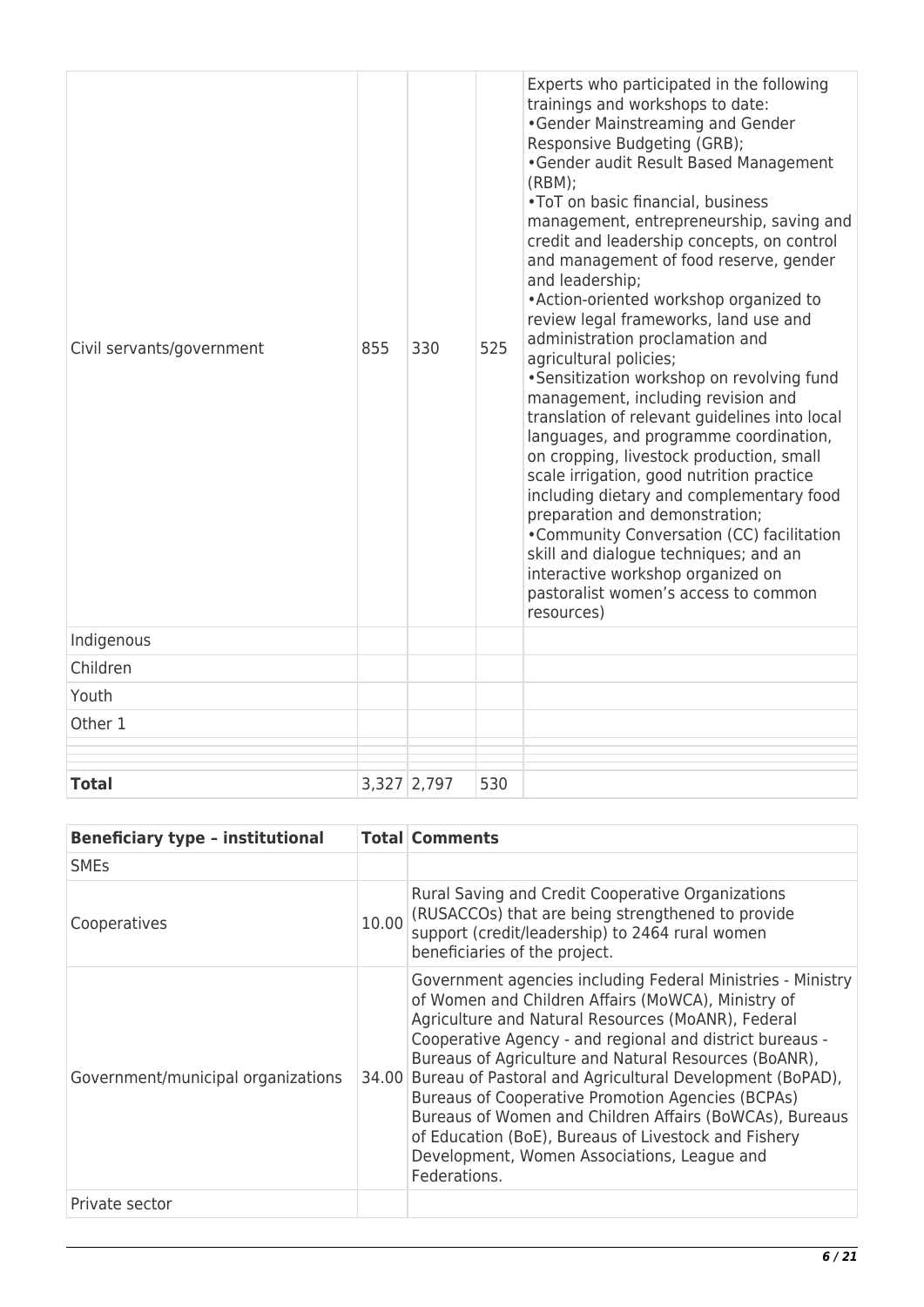| Community-based organizations | 8  | Regional and district level Women Associations, Women<br>Federations and Women Leagues and self-help groups<br>(SHGs) in Afar and Oromia regions. |
|-------------------------------|----|---------------------------------------------------------------------------------------------------------------------------------------------------|
| <b>NGOs</b>                   |    | Organization for Women in Self Employment (WISE) and<br>Society for Women and AIDS in Africa-Ethiopia (SWAA-E).                                   |
|                               |    |                                                                                                                                                   |
| <b>Total</b>                  | 54 |                                                                                                                                                   |

### Indirect Beneficiaries – Breakdown

| <b>Beneficiary type - individual</b> | <b>Total Female</b>     | <b>Male</b> | <b>Comments</b>                                                                                                                                                                                 |
|--------------------------------------|-------------------------|-------------|-------------------------------------------------------------------------------------------------------------------------------------------------------------------------------------------------|
| <b>Farmers</b>                       |                         |             |                                                                                                                                                                                                 |
| Entrepreneurs                        |                         |             |                                                                                                                                                                                                 |
| Civil servants/government            |                         |             |                                                                                                                                                                                                 |
| Indigenous                           |                         |             |                                                                                                                                                                                                 |
| Children                             |                         |             |                                                                                                                                                                                                 |
| Youth                                |                         |             |                                                                                                                                                                                                 |
| <b>Community Members</b>             |                         |             | Community members addressed<br>through gender awareness campaign<br>$6,702$ 4,976.00 1,726.00 and community conversation sessions<br>conducted in four districts of Oromia<br>and Afar regions. |
|                                      |                         |             |                                                                                                                                                                                                 |
| Total                                | 6,702 4,976.00 1,726.00 |             |                                                                                                                                                                                                 |

| <b>Beneficiary type - institutional</b> | <b>Total</b> | <b>Comments</b> |
|-----------------------------------------|--------------|-----------------|
| <b>SMEs</b>                             |              |                 |
| Cooperatives                            |              |                 |
| Government/municipal organizations      |              |                 |
| Private sector                          |              |                 |
| Community-based organizations           |              |                 |
| <b>NGOs</b>                             |              |                 |
|                                         |              |                 |
|                                         |              |                 |
| <b>Total</b>                            |              |                 |

#### **Any other information regarding JP beneficiaries\*:**

- 2253 rural women (1793 from Oromia and 460 from Afar) participated in the following trainings: basic business and financial skills, business management, entrepreneurship, saving and credit, and leadership concepts.

- 2464 rural women (1964 from Oromia and 500 from Afar) attended the training on control and management of household food reserves.

- 1957 rural women (1497 rural women in Oromia and 460 from Afar), were trained on cropping, livestock production, small scale irrigation, good nutrition practice including dietary and complementary food preparation and demonstration, shoat fattening, and dairy farming practices.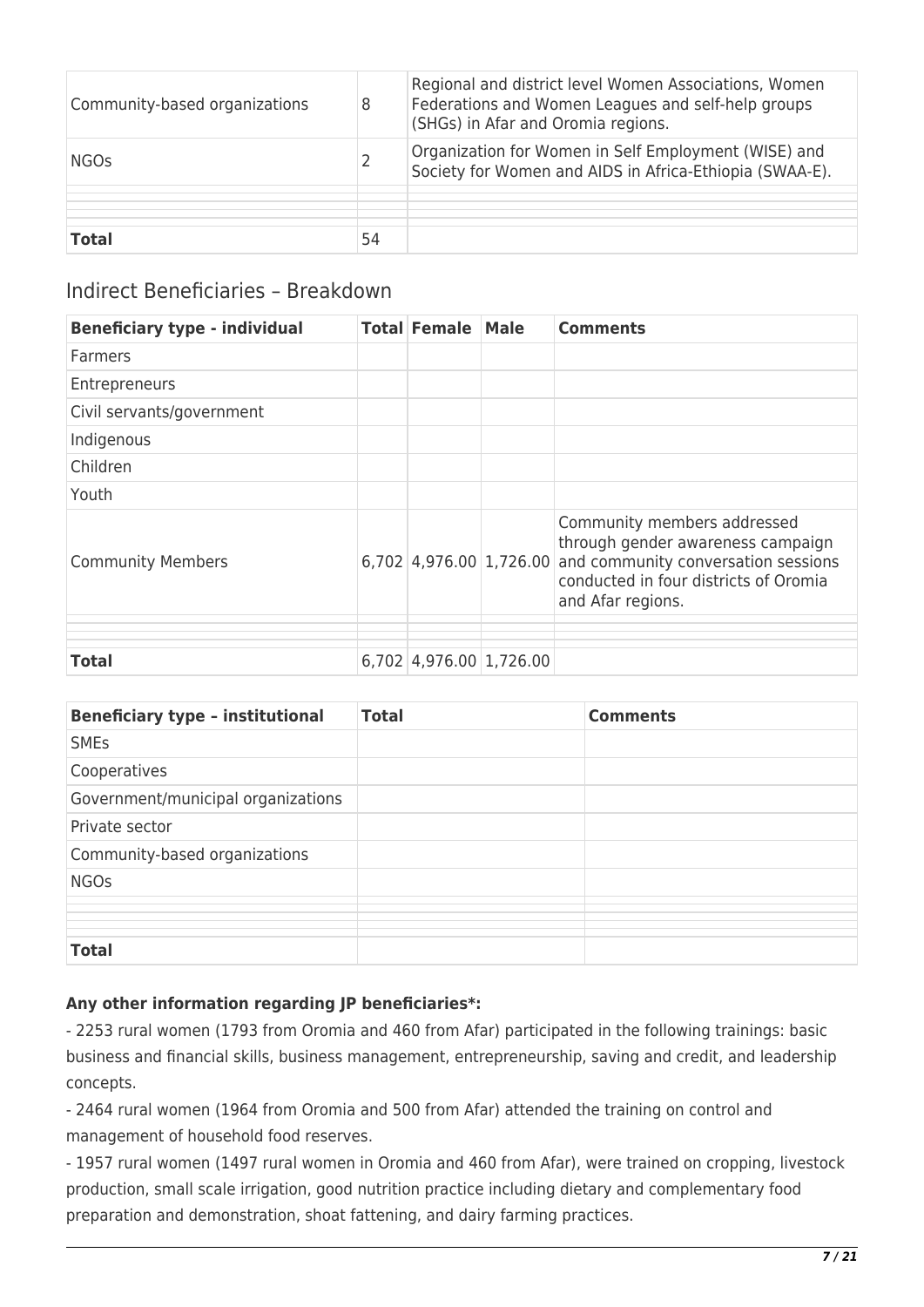- 54 members of women associations in both regions (26 from Oromia and 28 from Afar) participated in a sensitization workshop on rights to access and control land and other public services and resources. - 60 rural women (5 from Afar and 55 from Oromia) attended an annual conference organized to exchange experiences and information on market issues and to network with the Association of Women in Business. - 32 women leaders and 36 women members of the 10 Rural Saving and Credit Cooperative Organizations (RUSACCOs) from Oromia and Afar regions participated in national and regional exposure visits to successful RUSACCOs in the districts of the same regions and in Southern Nations and Nationalities Peoples Regional State (SNNPRS)

- 855 experts (330 female and 525 male), drawn from participating sector offices of both regions, were trained on gender mainstreaming and gender-responsive budgeting (GRB), on results-based management (RBM), and on basic financial, business management, entrepreneurship, saving and credit, and leadership concepts.

- 47 (27 female and 20 male) development agents (DAs) and health extension workers (HEWs) were trained on control and management of food reserves in Afar and Oromia.

- 39 DAs HEWs and district level experts (15 female and 24 male) from BoANR in Oromia and Afar were trained on cropping, livestock production, small scale irrigation, and good nutrition practice including dietary and complementary food preparation and demonstration.

- 51 experts and management members (18 female 33 male) of cooperative promotion agencies of Afar and Oromia Regions were trained on gender and leadership.

- 107 (74 female and 33 male) government stakeholders from sector ministries at the federal and regional levels participated in an action-oriented workshop organized to review legal frameworks, land use and administration proclamation and agricultural policies.

- 88 (45 female and 43 male) higher officials and experts of regional and district level Bureaus were sensitized on revolving fund management, including revision and translation of relevant guidelines in to local languages, and programme coordination.

- 135 community facilitators (CFs) (38 female and 97 male) of Afar and Oromia were trained on community conversation facilitation skills and dialogue techniques.

- 24 (13 female and 11 male) participants coming from Dubti district participating sector offices, Afar Women Association, Afar women's league, and the four women cooperatives participated in an interactive workshop organized on pastoralist women access to common resources, such as water point, land right and conservation and sustainable land management, and preservation of ecosystem.

-1227 targeted rural women (893 in Oromia and 334 in Afar) received financial assistance to set up and strengthen their businesses.

# **V. Joint Programme Progress**

| <b>Expected Results</b><br>(Outcomes & outputs)                                  | <b>Progress</b>                                                                                                                                                                                                                       | <b>Difficulties</b> | <b>Expected deliverables</b> |
|----------------------------------------------------------------------------------|---------------------------------------------------------------------------------------------------------------------------------------------------------------------------------------------------------------------------------------|---------------------|------------------------------|
| <b>IP Outcome 1: Rural</b><br>women improve their food<br>security and nutrition | Data against outcome 1 indicators was not collected<br>considering the additional time needed to both achieve and<br>measure real changes. However, the data collected for the<br>output indicators are provided and discussed below. |                     |                              |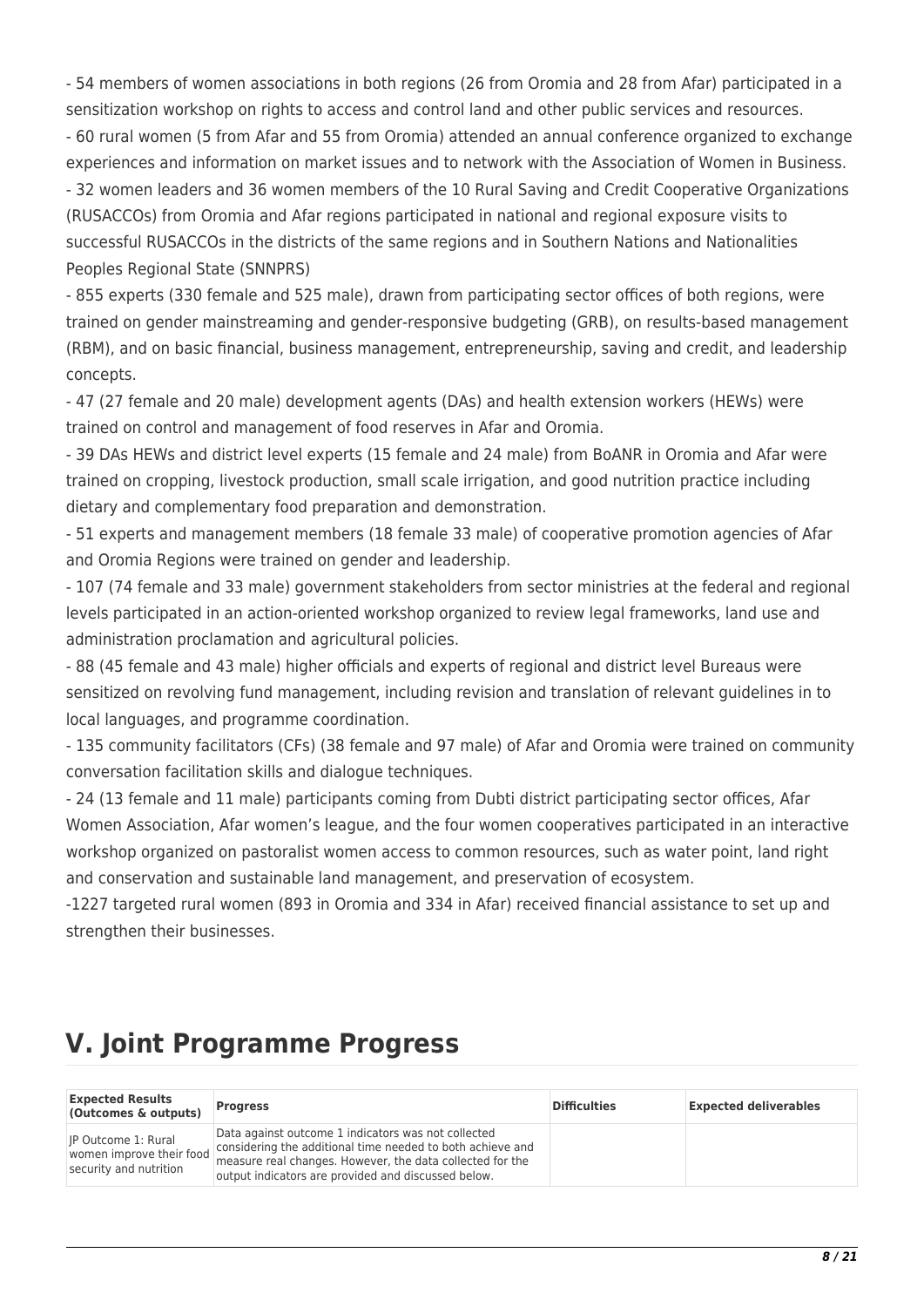| <b>Expected Results</b><br>(Outcomes & outputs)                                                                                                                                    | <b>Progress</b>                                                                                                                                                                                                                                                                                                                                                                                                                                                                                                                                                                                                                                                                                                                                                                                                                                                                                                                                                                                                                                                                                                                                                                                                                                                                                                                                                                                                                                                                                                                                                                                                                                                                                                                                                                                                                                                                                                                                                                                                                                                                                                                                                                                                    | <b>Difficulties</b> | <b>Expected deliverables</b>                                                                                                                                                                                                                                                                                                                                                                                                                                                                                                                                                                                                                                                                    |
|------------------------------------------------------------------------------------------------------------------------------------------------------------------------------------|--------------------------------------------------------------------------------------------------------------------------------------------------------------------------------------------------------------------------------------------------------------------------------------------------------------------------------------------------------------------------------------------------------------------------------------------------------------------------------------------------------------------------------------------------------------------------------------------------------------------------------------------------------------------------------------------------------------------------------------------------------------------------------------------------------------------------------------------------------------------------------------------------------------------------------------------------------------------------------------------------------------------------------------------------------------------------------------------------------------------------------------------------------------------------------------------------------------------------------------------------------------------------------------------------------------------------------------------------------------------------------------------------------------------------------------------------------------------------------------------------------------------------------------------------------------------------------------------------------------------------------------------------------------------------------------------------------------------------------------------------------------------------------------------------------------------------------------------------------------------------------------------------------------------------------------------------------------------------------------------------------------------------------------------------------------------------------------------------------------------------------------------------------------------------------------------------------------------|---------------------|-------------------------------------------------------------------------------------------------------------------------------------------------------------------------------------------------------------------------------------------------------------------------------------------------------------------------------------------------------------------------------------------------------------------------------------------------------------------------------------------------------------------------------------------------------------------------------------------------------------------------------------------------------------------------------------------------|
| JP Output 1.1: Rural<br>women's access and<br>control management over<br>local food household<br>reserve increased                                                                 | During the period April-September 2017, trainings on<br>household food reserve management, shoat fattening, and<br>dairy farming practices were carried out for 500 rural women<br>in Dubti district of Afar region. As a result, the rural women<br>understand the concepts of control and management of<br>household food and how to avoid post-harvest losses,<br>especially with milk which the community is often collecting<br>from their goats and camels. The training has also<br>familiarized the rural women with dairy farming and shoat<br>fattening practices along with its contributions to food<br>security. The total number of rural women who are supported<br>to access agricultural and nutrition related trainings has thus<br>increased to 2464 (1,964 in Oromia and 500 in Afar).                                                                                                                                                                                                                                                                                                                                                                                                                                                                                                                                                                                                                                                                                                                                                                                                                                                                                                                                                                                                                                                                                                                                                                                                                                                                                                                                                                                                         |                     | The planned trainings on<br>household food reserve control<br>and management, nutrition<br>and specific income-<br>generating activities trainings<br>were provided for all the<br>targeted women in both<br>Oromia and Afar regions. As a<br>continuation of this effort,<br>technical support by health<br>and development extension<br>workers will continue to help<br>the targeted women<br>practically apply the<br>knowledge and skills that they<br>gained from the trainings.<br>Additionally, experience<br>sharing exposure visits in post<br>-harvest management and<br>food reserve has also been<br>under preparation hence will<br>be conducted in the next<br>reporting period. |
| JP Output 1.2: Rural<br>women's and their<br>household's nutritional<br>status improved JP Output<br>1.2: Rural women's and<br>their household's<br>nutritional status<br>improved | In the period April-September 2017, 460 rural women in Afar<br>were trained on shoat fattening and dairy farming practices.<br>Sixteen experts from Afar participating regional and district<br>level sector bureaus/offices and development agents were<br>trained on the feeding system for fattening, dairy farming,<br>and milk post-harvest technology. These trained experts are<br>expected to technically support the targeted women on cattle<br>fattening and dairy farming activities. In addition, the Afar<br>Bureau of Pastoral and Agriculture Development organised an<br>experience sharing visit for 70 selected rural women from<br>Afar. This experience has helped the participating women to<br>learn from a rural women cooperatives engaged in dairy<br>farming and shoat fattening in Aysaita District. Thus, together<br>with the trainings on cropping, livestock production, small-<br>scale irrigation, and good nutrition practices previously<br>provided to 1,497 rural women in Oromia, the RWEE JP<br>interventions have now benefited a total of 1,939 rural<br>women with technical and livelihood trainings.<br>As part of the efforts to improve the agricultural productivity<br>and nutrition status of the targeted women and their families,<br>a total of 45 quintals grain seeds, that includes teff, maize<br>and wheat and 140 kilograms of vegetable seeds (carrot,<br>cabbage and onion) and 500 apple seedlings and agricultural<br>technologies (maize shellers and water pumps) were<br>procured for the three targeted districts of Oromia region.<br>From these procured inputs, the following were distributed:<br>30 quintals of improved wheat seeds for 55 rural women and<br>10 quintals of improved teff seeds for 62 rural women; 500<br>apple seedlings for 266 rural women; 10 kilograms of carrot<br>and 10 kilograms of cabbage seeds for 500 rural women; 4<br>water pumps and 2 maize shellers for two targeted women<br>cooperatives. The distribution of these agricultural inputs and<br>technologies were provided considering the timing of the<br>farming season in Ethiopia and specifically for the Oromia<br>region i.e. June and July. |                     | As a continuation of this<br>results, the additional<br>agricultural inputs and<br>technologies under<br>procurement will be<br>distributed to the targeted<br>women. In addition, technical<br>trainings on how to operate,<br>use and manage the provided<br>technologies (water pump,<br>maize sheller will be provided<br>to the targeted women and<br>focal persons of agriculture<br>bureaus in the targeted<br>districts.                                                                                                                                                                                                                                                                |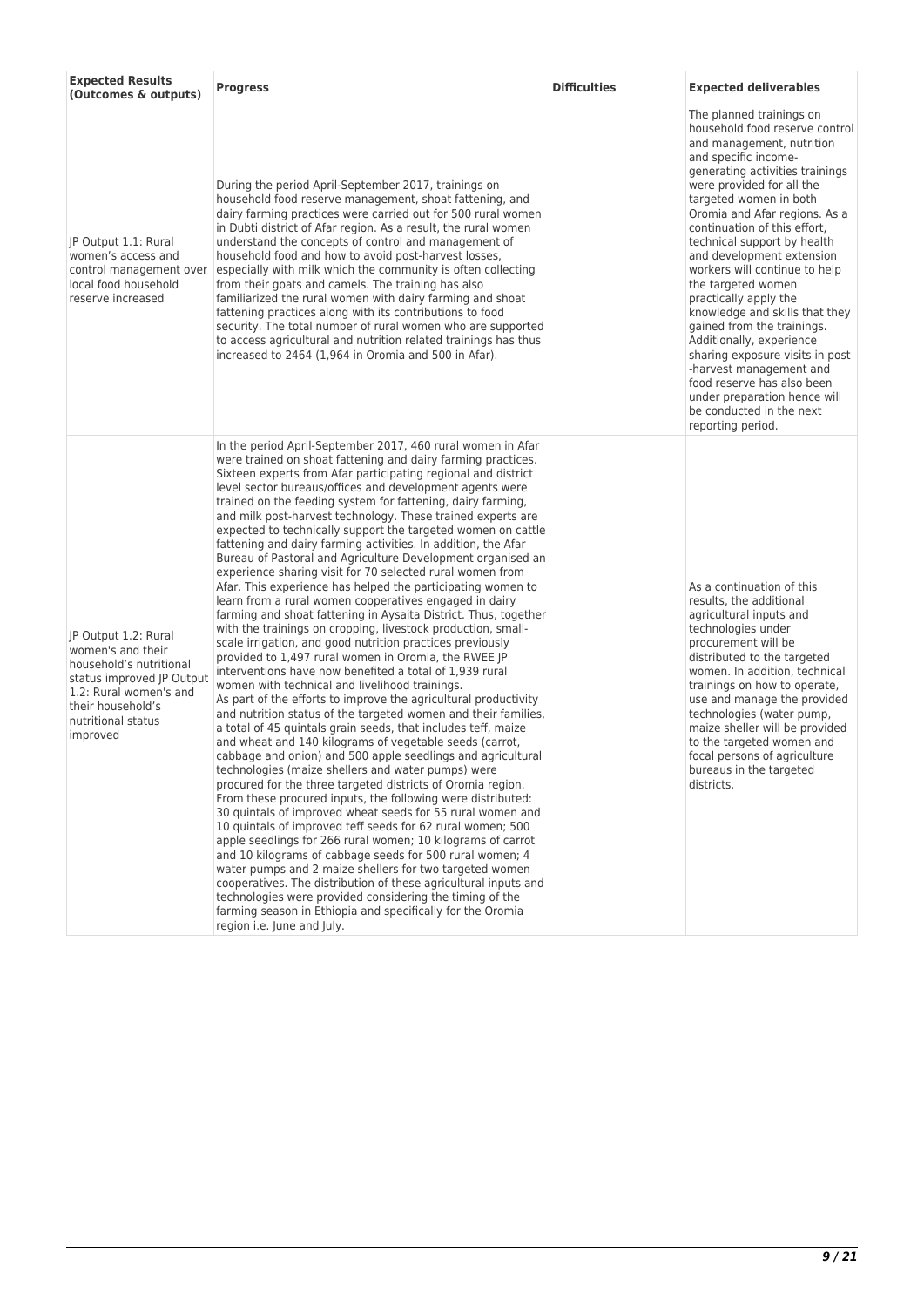| <b>Expected Results</b><br>(Outcomes & outputs)                                                                 | <b>Progress</b>                                                                                                                                                                                                                                                                                                                                                                                                                                                                                                                                                                                                                                                                                                                               | <b>Difficulties</b>                                                                                                                                                                                                                                                                                                                                                                                                                                                                                                                                                                                                                                                                                                                                                                                                                                                                                                                                                                                                       | <b>Expected deliverables</b>                                                                                                                                                                                                                                                                                                                                                                                                                                                                                                                                                                 |
|-----------------------------------------------------------------------------------------------------------------|-----------------------------------------------------------------------------------------------------------------------------------------------------------------------------------------------------------------------------------------------------------------------------------------------------------------------------------------------------------------------------------------------------------------------------------------------------------------------------------------------------------------------------------------------------------------------------------------------------------------------------------------------------------------------------------------------------------------------------------------------|---------------------------------------------------------------------------------------------------------------------------------------------------------------------------------------------------------------------------------------------------------------------------------------------------------------------------------------------------------------------------------------------------------------------------------------------------------------------------------------------------------------------------------------------------------------------------------------------------------------------------------------------------------------------------------------------------------------------------------------------------------------------------------------------------------------------------------------------------------------------------------------------------------------------------------------------------------------------------------------------------------------------------|----------------------------------------------------------------------------------------------------------------------------------------------------------------------------------------------------------------------------------------------------------------------------------------------------------------------------------------------------------------------------------------------------------------------------------------------------------------------------------------------------------------------------------------------------------------------------------------------|
| JP Outcome 2: Rural<br>women increase their<br>income to sustain their<br>livelihoods                           | As per evidence collected so far, 900 rural women diversified<br>their sources of income; 10 rural women successfully<br>reclaimed and returned to their family land; 319 rural women<br>were able to purchase educational materials for their children<br>attending school and 600 rural women were able to open<br>bank accounts and save amounts ranging from 400 Birr<br>(14.61 USD) to 3,000 Birr (109.63USD) considering the<br>current exchange rate. Evidence to show progress on these<br>results and track changes will be collected by the end of this<br>year. For this reporting period, the progress made on the<br>implementation of activities and output level changes were<br>tracked and reported under each output below. | The RWEE JP has been<br>working to create<br>access to and control of<br>land for targeted<br>women. However, the<br>complex and sensitive<br>nature of land issues in<br>Ethiopia in general and<br>the lingering traditional<br>attitudes opposing<br>women's right to land,<br>pose challenges to<br>accelerate the<br>achievement of results.<br>One of the RWEE JP<br>assumptions is that<br>there is an enabling<br>environment in place in<br>the form of a federal<br>policy and proclamation<br>to grant women access<br>to land and joint land<br>certification process led<br>by government is in<br>place. Even though both<br>conditions are fulfilled,<br>the implementation of<br>these processes on the<br>ground proved to be<br>more difficult and the<br>progress made is slower<br>than expected.<br>To address these<br>factors hindering the<br><b>RWEE JP</b><br>implementation,<br>sensitizations and<br>dialogue forums with<br>the relevant<br>government<br>stakeholders will be<br>continued. |                                                                                                                                                                                                                                                                                                                                                                                                                                                                                                                                                                                              |
| JP Output 2.1: Women's<br>increased capacity to<br>produce goods with<br>diversified access to local<br>markets | In the period April-September 2017, women beneficiaries in<br>Oromia were supported with business development services<br>focused on how to pack their products and store quality<br>products in order to compete on competitive national and<br>international markets. They were also supported to benefit<br>from the local market in their respective areas.                                                                                                                                                                                                                                                                                                                                                                               | Financial limitation to<br>cover the transport and<br>other accommodation<br>costs for rural women,<br>who are traveling to<br>access markets in Addis<br>Ababa and other<br>neighbouring cities, was<br>a challenge. To resolve<br>this, a discussion was<br>held with the regional<br>cooperative promotion<br>offices and women<br>cooperatives to<br>organize regular market<br>exhibitions in closer<br>vicinity to the targeted<br>women.                                                                                                                                                                                                                                                                                                                                                                                                                                                                                                                                                                           | The next step is to strengthen<br>the activities of market linkage<br>interventions by both the<br>regional bureaus of women<br>and children affairs (BoWCA)<br>and cooperative promotion<br>agencies (CPA). There is also a<br>plan to increase the number of<br>targeted women benefitting<br>from the federal level market<br>opportunities by further<br>negotiating with the Federal<br>Urban Job Creation and Food<br>Security Agency and regional<br>and district CPAs. In the last<br>reporting period, it was<br>reported that only 14 women<br>benefited from this<br>opportunity. |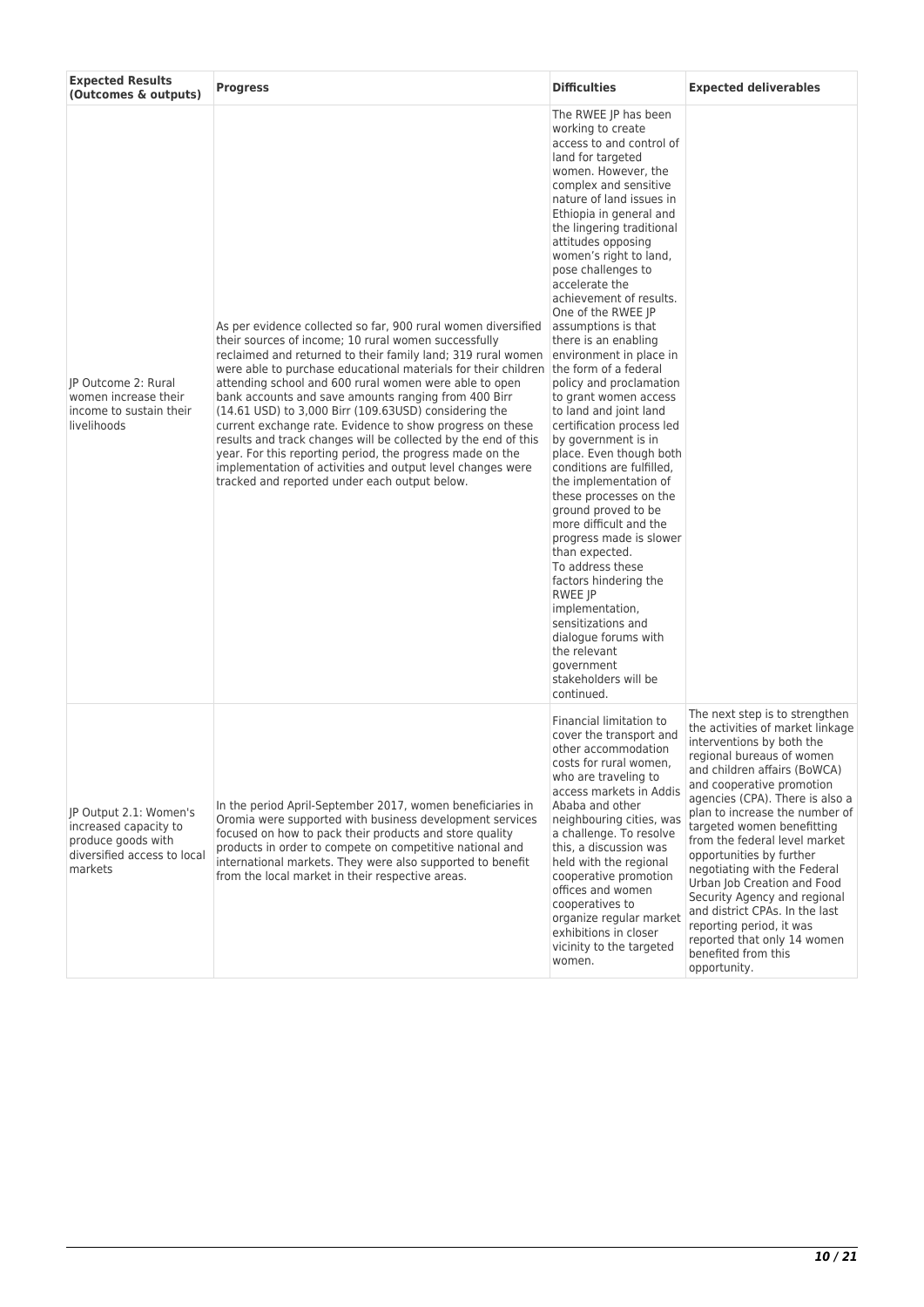| <b>Expected Results</b><br>(Outcomes & outputs)                                                                                                                      | <b>Progress</b>                                                                                                                                                                                                                                                                                                                                                                                                                                                                                                                                                                                                                                                                                                                                                                                                                                                                                                                                                                                                                                                                                                                                                                                                                                                                                                                                                                                                                                                                                                                                    | <b>Difficulties</b>                                                                                                                                                                                                                                                                                                                                                                                                                                                                                                                          | <b>Expected deliverables</b>                                                                                                                                                                                                                                                                                                                                                                                                                                                                                                                                                                                                                                                                                                                                         |
|----------------------------------------------------------------------------------------------------------------------------------------------------------------------|----------------------------------------------------------------------------------------------------------------------------------------------------------------------------------------------------------------------------------------------------------------------------------------------------------------------------------------------------------------------------------------------------------------------------------------------------------------------------------------------------------------------------------------------------------------------------------------------------------------------------------------------------------------------------------------------------------------------------------------------------------------------------------------------------------------------------------------------------------------------------------------------------------------------------------------------------------------------------------------------------------------------------------------------------------------------------------------------------------------------------------------------------------------------------------------------------------------------------------------------------------------------------------------------------------------------------------------------------------------------------------------------------------------------------------------------------------------------------------------------------------------------------------------------------|----------------------------------------------------------------------------------------------------------------------------------------------------------------------------------------------------------------------------------------------------------------------------------------------------------------------------------------------------------------------------------------------------------------------------------------------------------------------------------------------------------------------------------------------|----------------------------------------------------------------------------------------------------------------------------------------------------------------------------------------------------------------------------------------------------------------------------------------------------------------------------------------------------------------------------------------------------------------------------------------------------------------------------------------------------------------------------------------------------------------------------------------------------------------------------------------------------------------------------------------------------------------------------------------------------------------------|
| IP Output 2.2: Rural<br>women access to holistic<br>income-generating<br>facilities and to gender-<br>sensitive financial and<br>non-financial services<br>increased | The efforts aimed at increasing the access of rural women to<br>gender-sensitive financial and non-financial services,<br>continued in the period April-September 2017. As a result,<br>1,227 rural women (893 in Oromia and 334 in Afar) accessed<br>start-up capital/ revolving fund for their income-generating<br>activities (IGAs). This results in an increase in the number of<br>rural women who are able to access finance from 900 to<br>2,127 rural women (1,793 in Oromia and 334 in Afar).<br>In addition to their individual IGAs, the targeted rural women<br>in Oromia were also supported to reorganized into sub-group<br>businesses like milk processing, cattle fattening,<br>irrigation/grain production. Regrouping the rural women is a<br>strategy to reach additional women with technologies and<br>other agricultural inputs and create economies of scale.<br>Being part of a larger group, the rural women will also have<br>better opportunity to access technologies, land from available<br>government initiatives and other services provided in the<br>area.<br>As part of the consecutive institutional level capacity building<br>activities, the women Rural Saving and Credit Cooperative<br>Organizations (RUSACCOS) and the government experts from<br>BoWCAs and CPAS were technically supported to adopt<br>community insurance systems for the RUSACO members, to<br>start different loan terms, group loan systems and loan<br>amounts based on the business plan and IGA types of the<br>rural women. |                                                                                                                                                                                                                                                                                                                                                                                                                                                                                                                                              | The upcoming steps will<br>continue:<br>-In supporting targeted women<br>to actively engage in their<br>IGAs and return the revolving<br>fund to their respective<br>RUSACCOs so that more<br>women can benefit from these<br>funds.<br>-In providing technical support<br>to the targeted RUSACCOs on<br>the management of revolving<br>fund and to motivate targeted<br>women to repay the loan and<br>sustainably create access to<br>finance for targeted women<br>and other members of<br>RUSACCOS.<br>-In supporting the newly<br>established sub-groups on<br>their official certification<br>process from Cooperatives<br>Promotion Offices and to<br>access business development,<br>market linkage opportunities<br>and leadership development<br>support. |
| IP Output 2.3: Rural<br>women increased their<br>knowledge and<br>on financial literacy,<br>entrepreneurship and<br>sustainable agriculture<br>techniques            | In the period April-September 2017, a total of 1,353 rural<br>women (893 in Oromia and 460 in Afar) participated in<br>trainings on basic business skills, entrepreneurship, revolving<br>fund management and cooperative principles given by<br>regional pastoralist, women's affairs and regional cooperative challenge to their active   IFAL programme to increase<br>experts from the targeted districts of Oromia and Afar. This<br>has increased the number of rural women who accessed<br>basic business and general IGA trainings to 2,253 rural<br>women (1,793 in Oromia and 460 in Afar). These trainings<br>incorporate acquired skills helped the targeted women to enhance their knowledge on<br>basic financial and business management, entrepreneurship,<br>saving and credit management, and leadership concepts.<br>The integrated functional adult literacy (IFAL) programme is<br>the other capacity building intervention implemented to<br>increase the numeracy and literacy skills of targeted women.<br>During the period April-September 2017, a total of 993 rural<br>women from the three targeted districts in Oromia (250 in<br>Yayagulelle, 517 in Adamitullu and 226 in Dodola) actively<br>participated in the IFAL programme. As a result, 178 rural<br>women are now able to identify letters and numbers.                                                                                                                                                                                                    | The targeted women's<br>busy schedule at home<br>and in the fields<br>together with the<br>limited awareness of<br>IFAL benefits pose a<br>participation in IFAL<br>programmes which<br>leads to small numbers<br>of women who reached<br>a sufficient level of<br>literacy. To address this, IGAs<br>a continuous<br>district level bureaus of<br>education and women<br>and children affairs<br>offices was made to<br>sensitize the targeted<br>women and initiate a<br>rewarding system for<br>those who attended and<br>performed well. | The next steps will be:<br>-To strengthen the on-going<br>the number of women<br>participating and enable them<br>to read, write and do simple<br>arithmetic calculations for<br>their individual and business<br>-To conduct the second round<br>communication with the IGA package, and business<br>skills trainings by Organization<br>for Women in Employment<br>(WISE) for 1,301 targeted<br>women in both regions (841 in<br>Oromia and 460 in Afar).                                                                                                                                                                                                                                                                                                          |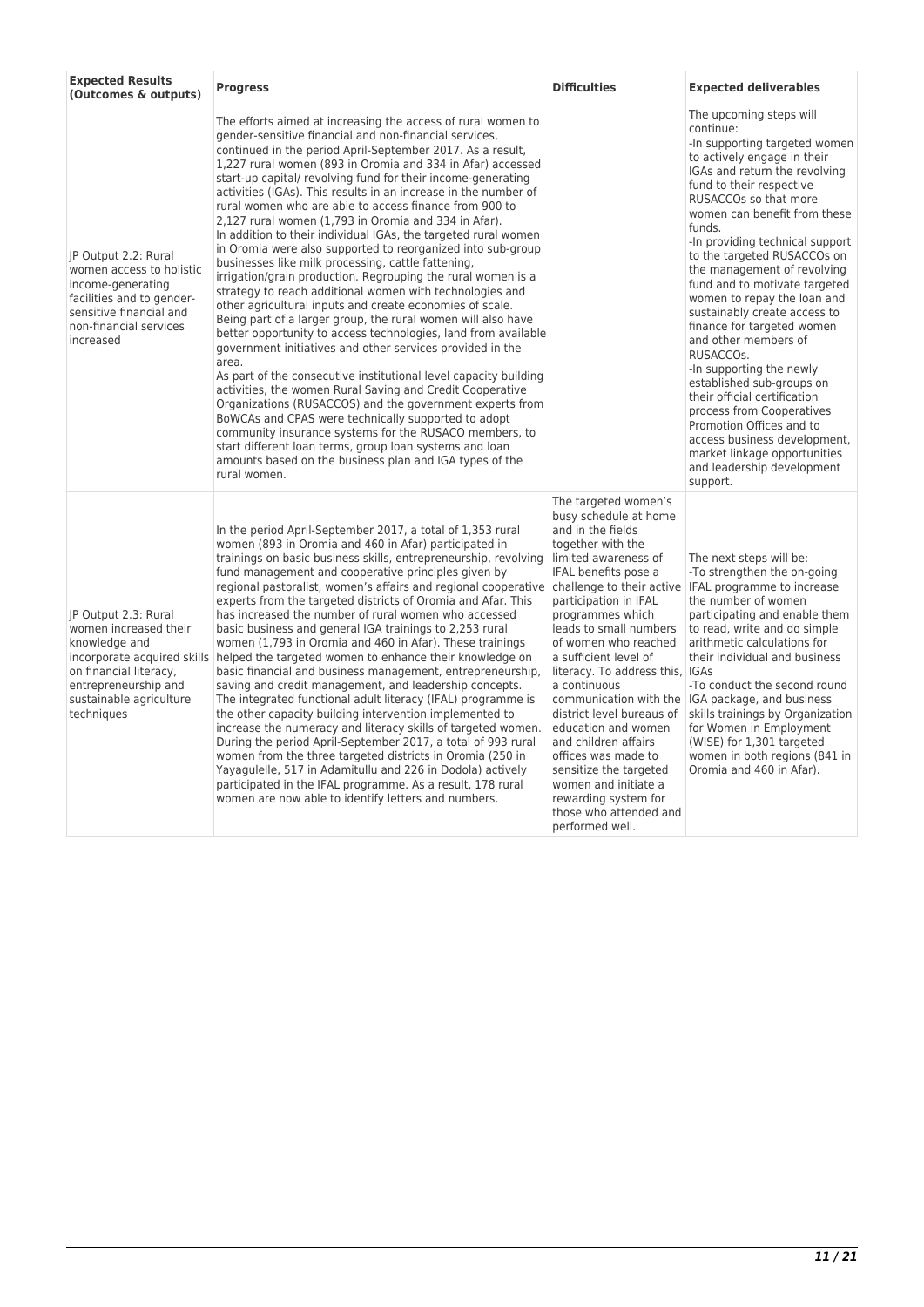| <b>Expected Results</b><br>(Outcomes & outputs)                                                                     | <b>Progress</b>                                                                                                                                                                                                                                                                                                                                                                                                                                                                                                                                                                                                                                                                                                                                                                                                                                                                                                                                                                                                                                                                                                                                                                                                                                                                                                                                                                                                                                                                                                                                                                                                                                                                                                                                                                                                                                                                                                                                                                                                                                                                                                                                                                                                                                 | <b>Difficulties</b> | <b>Expected deliverables</b>                                                                                                                                                                                                                                                                                                                                                                                                                                                                                                                                                                                                                           |
|---------------------------------------------------------------------------------------------------------------------|-------------------------------------------------------------------------------------------------------------------------------------------------------------------------------------------------------------------------------------------------------------------------------------------------------------------------------------------------------------------------------------------------------------------------------------------------------------------------------------------------------------------------------------------------------------------------------------------------------------------------------------------------------------------------------------------------------------------------------------------------------------------------------------------------------------------------------------------------------------------------------------------------------------------------------------------------------------------------------------------------------------------------------------------------------------------------------------------------------------------------------------------------------------------------------------------------------------------------------------------------------------------------------------------------------------------------------------------------------------------------------------------------------------------------------------------------------------------------------------------------------------------------------------------------------------------------------------------------------------------------------------------------------------------------------------------------------------------------------------------------------------------------------------------------------------------------------------------------------------------------------------------------------------------------------------------------------------------------------------------------------------------------------------------------------------------------------------------------------------------------------------------------------------------------------------------------------------------------------------------------|---------------------|--------------------------------------------------------------------------------------------------------------------------------------------------------------------------------------------------------------------------------------------------------------------------------------------------------------------------------------------------------------------------------------------------------------------------------------------------------------------------------------------------------------------------------------------------------------------------------------------------------------------------------------------------------|
| IP Output 2.4: Rural<br>women have increased<br>access to productive<br>resources (land and<br>agricultural inputs) | During the period April-September 2017, one cooperative<br>with 267 rural women as members, received a tractor to<br>increase the member's agricultural production. The<br>cooperative is from the Dodola district in Oromia region and<br>is called AbdiBoru RUSACCO. In addition to using the tractor<br>for agricultural production, the cooperative can generate<br>income by renting it out to other farmers. In Addition, by<br>owning the means of production (tractor) coupled with having<br>access to finance, the women of this cooperative are<br>empowered and able to hire support labour when needed.<br>During the tractor's hand-over event, the women cooperative<br>chair-person, Mrs. Ajane Dawd, expressed her heartfelt<br>appreciation for the opportunity. She said:<br>"I have no words to express my feelings. I am really very<br>happy. Today is a unique day for our members. I also would<br>like to thank the Woreda administration and sector offices.<br>The responsibility to properly utilize the tractor for the<br>intended use is ours. I promise you we will work very hard<br>and be empowered. Thank you."<br>Thanks to the sensitization initiative on women's right to<br>land, 270 rural women received one hectare of land by the<br>Adamitulu district land administration bureau of the Oromia<br>region. The ownership of the land is granted in the name of<br>the women RUSACCO, called AnenoShisho, and will be used<br>for the construction of cattle fattening sheds that the rural<br>women planned to engage in as a group.<br>An additional workshop on how rural women can benefit from<br>joint land certification and specific land proclamations of Afar<br>and Oromia regional states was conducted with 53 (20<br>female and 33 male) government experts coming from the<br>participating sector offices. So far, the RWEE JP has reached<br>and sensitized 107 (74 female and 33 male) government<br>experts and members of women associations in Afar and<br>Oromia. They are expected to start implementing their action<br>points, advocate for women's land rights and ensure that the<br>targeted women benefit from the government joint land<br>certification initiative. |                     | As next steps: -<br>-Rural women who received<br>tractor, maize sheller and<br>water pump will attend<br>technical trainings on<br>management and<br>maintenance of the<br>technologies.<br>-Once the milk processing<br>technologies are imported,<br>additional rural women will<br>receive the technology<br>together with the other<br>agricultural inputs<br>-To ensure the sustainability of<br>this investment, technical<br>trainings will be provided to<br>the targeted women and the<br>tractor operator to be hired by<br>the women cooperative in<br>order to help with the<br>management of operation and<br>maintenance of the tractor. |
| JP Outcome 3: Rural<br>women strengthen their<br>voice in decisions that<br>affect their lives                      | Based on data collected during a monitoring visit from<br>January 3-14, 2017, 499 rural women in Oromia region have<br>participated in household decision-making involving the sale<br>of assets like cattle and rental of land. This change is<br>attributed to the aforementioned gender awareness creation<br>campaign conducted to address both women beneficiaries<br>and their spouses. Activities which could potentially create a<br>critical mass and influence this result are implemented as<br>reported under output 3.1. By the end of 2017, data expected<br>changes will be collected.                                                                                                                                                                                                                                                                                                                                                                                                                                                                                                                                                                                                                                                                                                                                                                                                                                                                                                                                                                                                                                                                                                                                                                                                                                                                                                                                                                                                                                                                                                                                                                                                                                           |                     |                                                                                                                                                                                                                                                                                                                                                                                                                                                                                                                                                                                                                                                        |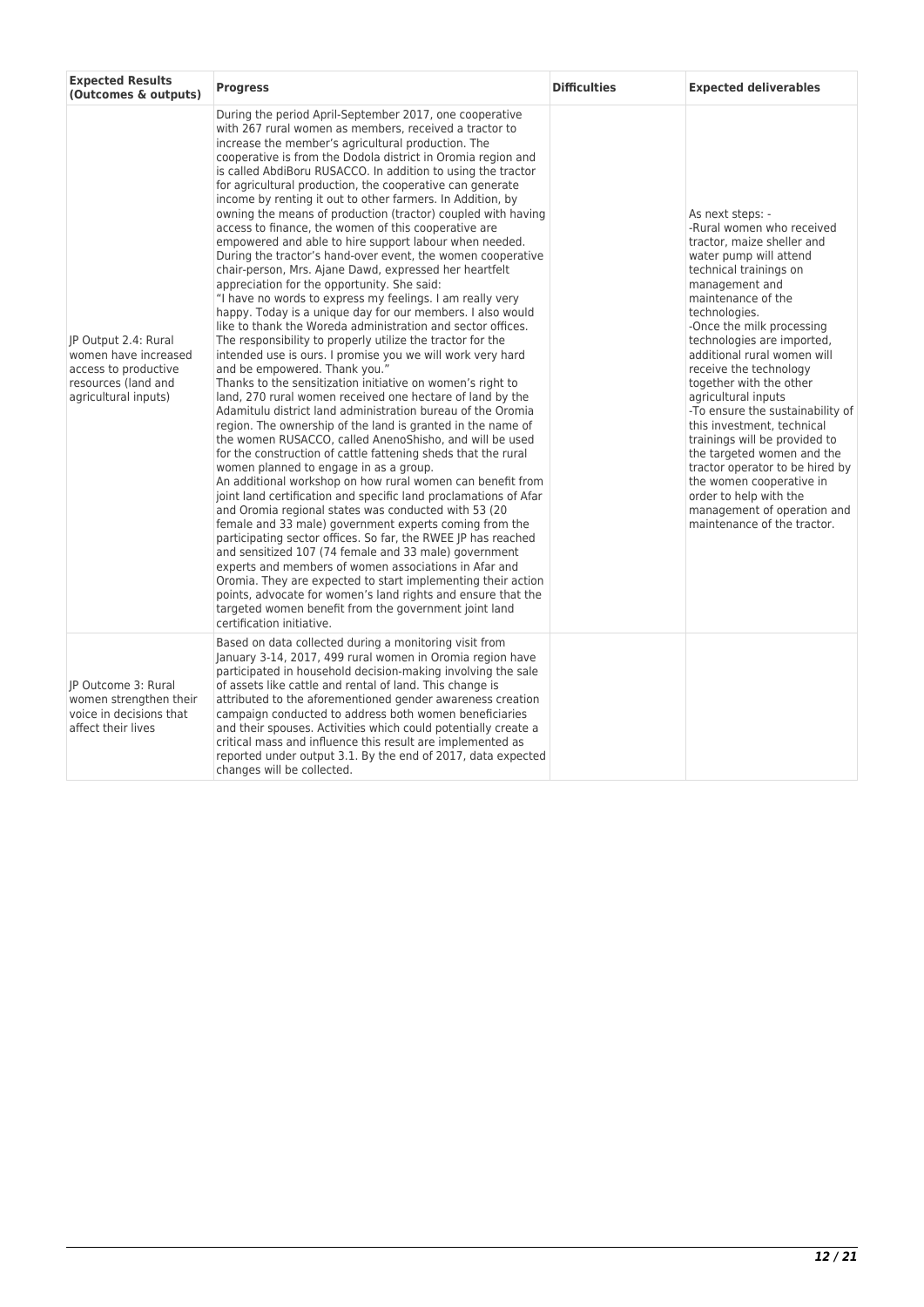| <b>Expected Results</b><br>(Outcomes & outputs)                                                                                                      | <b>Progress</b>                                                                                                                                                                                                                                                                                                                                                                                                                                                                                                                                                                                                                                                                                                                                                                                                                                                                                                                                                                                                                                                                                                                                                                                                                                                                                                                                                                                                                                                                                                                                                                                                                                                                                                                                                                                                                                                                                                                                                                                                                                                                                                                                                                                                                                                                                                                                                                                                                                                                                         | <b>Difficulties</b> | <b>Expected deliverables</b>                                                                                                                                                                                                                                |
|------------------------------------------------------------------------------------------------------------------------------------------------------|---------------------------------------------------------------------------------------------------------------------------------------------------------------------------------------------------------------------------------------------------------------------------------------------------------------------------------------------------------------------------------------------------------------------------------------------------------------------------------------------------------------------------------------------------------------------------------------------------------------------------------------------------------------------------------------------------------------------------------------------------------------------------------------------------------------------------------------------------------------------------------------------------------------------------------------------------------------------------------------------------------------------------------------------------------------------------------------------------------------------------------------------------------------------------------------------------------------------------------------------------------------------------------------------------------------------------------------------------------------------------------------------------------------------------------------------------------------------------------------------------------------------------------------------------------------------------------------------------------------------------------------------------------------------------------------------------------------------------------------------------------------------------------------------------------------------------------------------------------------------------------------------------------------------------------------------------------------------------------------------------------------------------------------------------------------------------------------------------------------------------------------------------------------------------------------------------------------------------------------------------------------------------------------------------------------------------------------------------------------------------------------------------------------------------------------------------------------------------------------------------------|---------------------|-------------------------------------------------------------------------------------------------------------------------------------------------------------------------------------------------------------------------------------------------------------|
| JP Output 3.1: Rural<br>women confidence and<br>leadership skills built to<br>fully participate in rural<br>institutions, cooperatives<br>and unions | During the period April-September 2017, the community<br>conversation (CC) manual, which was adapted from WFP's<br>P4P programme, was translated into the working languages<br>of the two regions (Oromifa and Afar). Having the manuals<br>available in regional languages should overcome the<br>language barrier faced by the local facilitators and<br>community members while conducting CCs. Following this<br>activity, successful CC sessions reaching 3,598 community<br>members (2,177 female and 1,421 male), were conducted to<br>challenge the attitudes towards gender issues and women's<br>empowerment. Other issues were addressed as well, such as<br>harmful traditional practices. Through gender awareness<br>creation, individual leadership and exposure visit activities<br>conducted so far, a total of 6,702 community members<br>(4,976 female and 1,726 male) have been sensitized on key<br>gender issues.<br>In partnership with the Federal cooperative promotion<br>agency, 10 saving and credit cooperatives with a total of<br>2,433 women memebers, were targeted for capacity building<br>interventions. The focus was on how to increase the number<br>of women in men dominated cooperatives, as members as<br>well as leaders, on increased leadership skills of the existing<br>cooperative management committees and on how to scale up<br>the best practices of model cooperatives in Oromia and Afar<br>regions. The government has set a target of 35 per cent<br>women in any cooperative leadership. However, the<br>implementation of this target is hampered by the lack of<br>attention given to the process along with negative attitudes<br>on women's ability to lead. To support the process and build<br>the capacity of women for leadership positions in<br>cooperatives, a three-day training workshop was held in<br>Adama Town from 21-23 July 2017. Thirty-two women<br>members of management committees (chairperson,<br>secretary, control committee chair, loan committee chair<br>person) in targeted cooperatives, participated with the<br>expectation that they will work to encourage other women to<br>join their cooperative. To further strengthen the capacity<br>enhancement process, 15 participants (4 female and 11<br>male) from regional and federal cooperative promotion<br>offices were invited with the expectation that they will<br>support the women's participation and leadership<br>engagement in cooperatives. |                     | As a next step,<br>-CCs will continue in all<br>targeted districts until<br>community level resolutions<br>are passed. CCs will involve<br>both targeted women, their<br>husbands and family<br>members, religious leaders,<br>elderly, and administrators. |
| JP Outcome 4: Gender<br>responsive policy and<br>institutional environment<br>for women's economic<br>empowerment in place                           | Based on the progress made to date in relation to outcome 4<br>and collaborative efforts of the Gender Directorate of MoANR,<br>the Agricultural Transformation Agency, Ministry of Women<br>and Children Affairs (MoWCA) and other international<br>organizations1, a National Network for Gender Equality in<br>Agriculture was created. The Network is a functioning and<br>enabling structure dedicated to creating gender-responsive<br>agricultural sector policies, strategies and programmes. The<br>Gender Equality Strategy for the Agricultural Sector was<br>developed under the leadership of the Gender Directorate of<br>MoANR. The Directorate will be supported to popularize the<br>strategy once it is finalized and endorsed by the<br>management of MoANR. These efforts, coupled with the<br>regional and district level planned initiatives, are expected to<br>create a responsive policy and institutional environment for<br>women economic empowerment in the agricultural sector.<br>Implementation of capacity building, research, advocacy and<br>activities which aimed at influencing the policy and<br>institutional environment of the agriculture sector are<br>continued as reported under output 4.1.                                                                                                                                                                                                                                                                                                                                                                                                                                                                                                                                                                                                                                                                                                                                                                                                                                                                                                                                                                                                                                                                                                                                                                                                                                                              |                     |                                                                                                                                                                                                                                                             |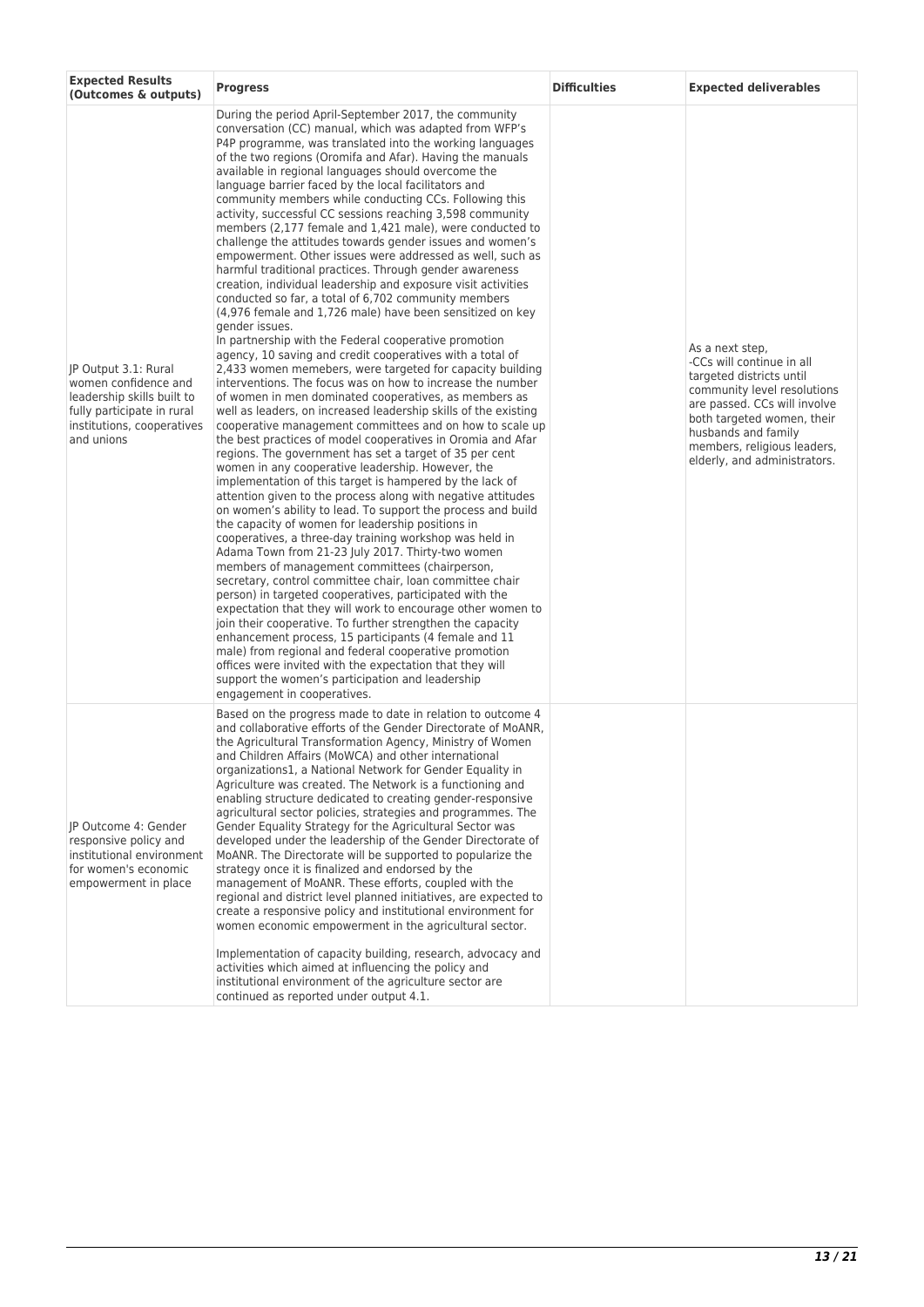| <b>Expected Results</b><br>(Outcomes & outputs)                                                                                                                                                                                            | <b>Progress</b>                                                                                                                                                                                                                                                                                                                                                                                                                                                                                                                                                                                                                                                                                                                                                                                                                                                                                                                                                                                                                                                                                                                                                                                                                                                                                                                                                                                                                                                                                                                                                                                                                                                                                                                                                                                                                                                                                                                                                                                                                                                                                                                                                                                                                                                                                                                                                                                                                                                                                                                                                                                                                                                                                                                                                                                                                                                                                                                                                                                                                                                                                                                                                                                                                                                                                                                                                                                                                                                                                                                                                                                                                                                                                                                                                                                       | <b>Difficulties</b> | <b>Expected deliverables</b>                                                                                                                                                                                                                                                                                                                                                                                                                                                                                                                                                                                                                                                                                    |
|--------------------------------------------------------------------------------------------------------------------------------------------------------------------------------------------------------------------------------------------|-------------------------------------------------------------------------------------------------------------------------------------------------------------------------------------------------------------------------------------------------------------------------------------------------------------------------------------------------------------------------------------------------------------------------------------------------------------------------------------------------------------------------------------------------------------------------------------------------------------------------------------------------------------------------------------------------------------------------------------------------------------------------------------------------------------------------------------------------------------------------------------------------------------------------------------------------------------------------------------------------------------------------------------------------------------------------------------------------------------------------------------------------------------------------------------------------------------------------------------------------------------------------------------------------------------------------------------------------------------------------------------------------------------------------------------------------------------------------------------------------------------------------------------------------------------------------------------------------------------------------------------------------------------------------------------------------------------------------------------------------------------------------------------------------------------------------------------------------------------------------------------------------------------------------------------------------------------------------------------------------------------------------------------------------------------------------------------------------------------------------------------------------------------------------------------------------------------------------------------------------------------------------------------------------------------------------------------------------------------------------------------------------------------------------------------------------------------------------------------------------------------------------------------------------------------------------------------------------------------------------------------------------------------------------------------------------------------------------------------------------------------------------------------------------------------------------------------------------------------------------------------------------------------------------------------------------------------------------------------------------------------------------------------------------------------------------------------------------------------------------------------------------------------------------------------------------------------------------------------------------------------------------------------------------------------------------------------------------------------------------------------------------------------------------------------------------------------------------------------------------------------------------------------------------------------------------------------------------------------------------------------------------------------------------------------------------------------------------------------------------------------------------------------------------------|---------------------|-----------------------------------------------------------------------------------------------------------------------------------------------------------------------------------------------------------------------------------------------------------------------------------------------------------------------------------------------------------------------------------------------------------------------------------------------------------------------------------------------------------------------------------------------------------------------------------------------------------------------------------------------------------------------------------------------------------------|
| JP Output 4.1. Agriculture<br>key stakeholders,<br>including relevant<br>government bodies,<br>capacity enhanced to<br>conduct gender analysis<br>and integrate gender<br>sensitive indicators and<br>targets in planning and<br>budgeting | During the period April-September 2017, a follow-up training<br>on gender auditing and gender-responsive budgeting (GRB)<br>was carried out for 61 experts and heads of bureaus<br>(BoWCAs, CPAs, Bureau of Education (BoE), BoFECs, BoANR,<br>and Bureaus of Livestock Resources and Fishery<br>Development) (14 female and 47 male) from three targeted<br>districts of Oromia. To date, the number of government<br>experts trained to mainstream gender and provide gender-<br>sensitive financial and non-financial services to rural women,<br>reached 855 (330 female and 525 male).<br>The Ethiopian Network for Gender Equality in Agriculture<br>(ENGEA), which was established during the previous reporting<br>period, has continued to provide discussion forums on gender<br>equality in the agricultural sector. The network bi-annual<br>meeting was held on 31 May 2017 with the theme<br>"Empowering Women in Agriculture: Dialogue on Technology<br>and Female Farmers" and successfully provided a space to<br>share and critically discuss practices on women and<br>technology and factors that contribute to the effective use of<br>technologies by women. A key lesson from this forum was the<br>need to conduct independent research to facilitate a more<br>evidence-based dialogue in discussions around women and<br>technology.<br>The Cost of Gender Gap in Agriculture study, started in the<br>previous reporting period, was completed and validated<br>during a workshop attended by His Excellency Dr. Eyasu<br>Abraha, Minister of the Ministry of Agriculture and Natural<br>Resources (MoANR), Ms. Letty Chiwara, UN Women<br>Representative to Ethiopia, African Union (AU) and Economic<br>Commission for Africa (ECA), and key development actors<br>that are active members of the ENGEA. As planned, a draft<br>policy brief was developed to be used in the policy dialogue<br>forum on the cost of gender gap in agriculture, which is<br>planned to be conducted in the next reporting period. The<br>following are the major findings of the study:<br>□ conditional gender gap in farm crop productivity in Ethiopia<br>using the 2015-2016 Socioeconomic Survey was 9.8 per cent<br>in value terms - in other words, even accounting for<br>differences in farm size and poorer agro-ecological<br>conditions, female managed plots are less productive<br>$\Box$ closing this gender gap in farm crop productivity could<br>result in a one-off increase of gross crop production of 1.18<br>per cent and this in turn could result in a one-off increase of<br>US\$193.7 million in agricultural gross domestic product<br>(GDP).<br>$\Box$ closing the gender gap could also result in a one-off<br>increase of US\$217 million in total GDP and lift 1.12 million<br>individuals out of poverty<br>$\Box$ If we close the gender gap, the productivity will increase,<br>that is what the statistics show. Ethiopia being an agricultural<br>country where most of the people depend on that, even a<br>small increase in productivity will have a major impact<br>Why the gap?<br>$\Box$ 66 per cent of gender gap in agricultural productivity in<br>Ethiopia is explained by gender-based differences in access<br>to productive inputs - in other words, men and women have<br>different capacities to access land and non-land inputs.<br>During the period April-September 2017, qualitative data was<br>collected for the ongoing baseline study by using the<br>evaluation tool developed by IFPRI: Women Empowerment<br>Agricultural Index (WEAI). As with the other studies, the<br>finding of this study will be used to develop a policy brief for<br>a high-level policy dialogue on rural women's empowerment<br>in agriculture. |                     | The follow-up activities are:<br>-Finalize report and policy brief<br>on the Cost of Gender Gap in<br>Agriculture study and<br>disseminate the report for<br>further discussions and policy<br>dialogues;<br>□ Finalize the study on budget<br>tracking tool development;<br>-Extract stories of empowered<br>women from the qualitative<br>data collection on WEAI for<br>publication;<br>-Support ENGEA to conduct<br>policy level dialogue linking<br>the discussion with the<br>ongoing Ethiopia's Agricultural<br>Sector Policy and investment<br>framework (PIF) 2010-2020;<br>-Support MoANR on the<br>establishment of regional<br>(Oromia and Afar) Networks<br>for Gender Equality in<br>Agriculture. |

# Cross-cutting issues

How has the JP addressed during the reporting period (please provide concrete actions):

#### 1) The **sustainability** of the JP work. (200 words)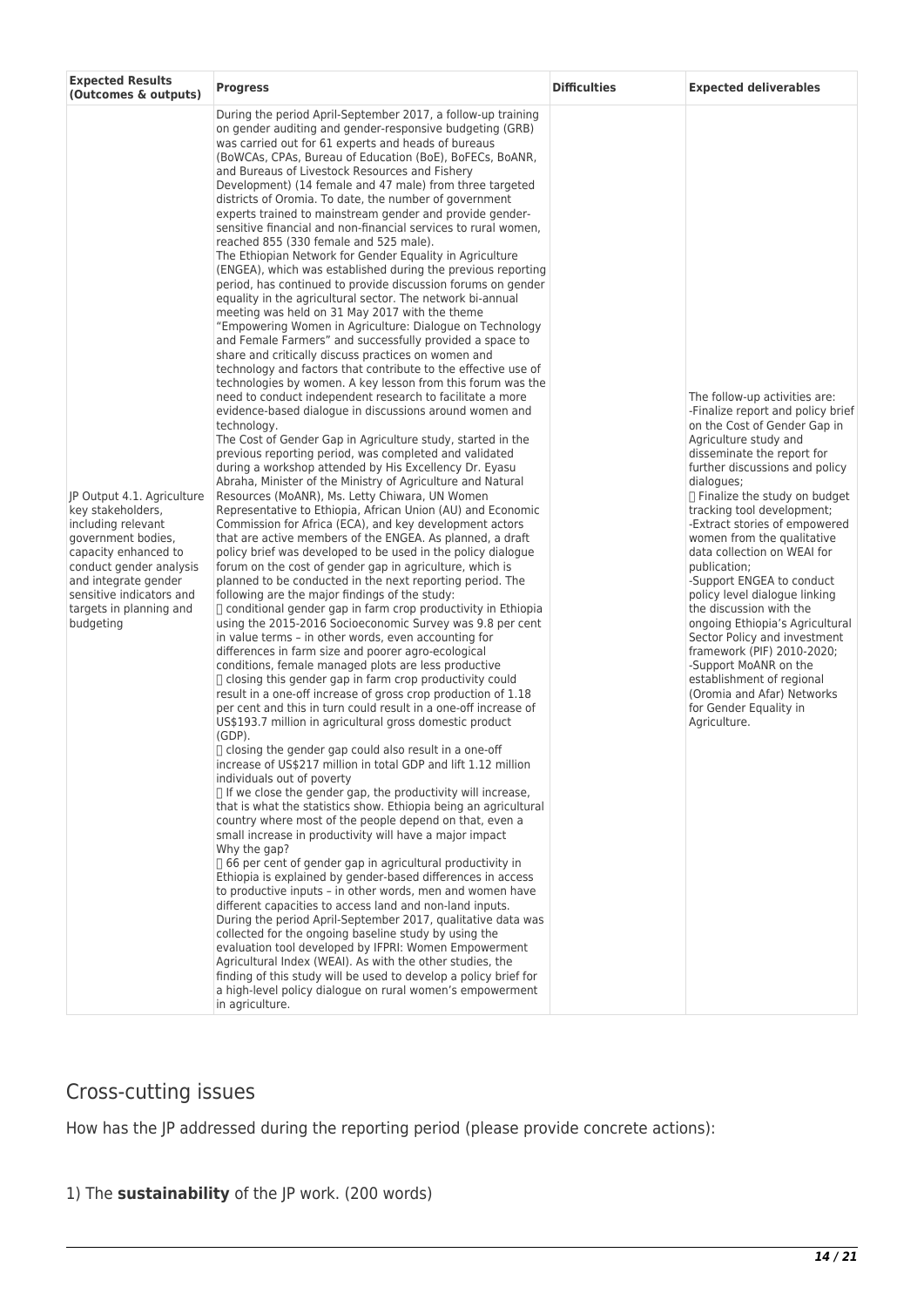To ensure sustainability of the RWEE JP, government buy-in and ownership is crucial. The overall multisector institutional capacity building activities carried out to strengthen the capacity of the government sector participating offices, have continued to ensure government's ownership of interventions and results achieved so far. With the active engagement of federal and regional government implementing partners, the RWEE JP has also been introducing multifaceted and integral approaches to address the barriers to rural women's empowerment. This process has created additional capacity for government to either replicate or scale up the RWEE JP and address the needs of more rural women in the country.

To ensure provision of sustainable financial services for both the targeted rural women and other rural women in the same areas, the financial capacity of targeted RUSACCOs has been strengthened and will thus ensure sustainability of the results beyond the RWEE JP implementation period.

#### 2) The promotion of **women's empowerment and gender equality.** (200 words)

Continuing from the previous reporting period, the RWEE JP is implementing its integrated interventions to address barriers and promote rural women's economic empowerment and gender equality. As a result, the targeted rural women are able to access skills trainings for their income-generating activities (IGAs) and agricultural productions; access agricultural inputs and technologies to increase their production and to improve household nutrition; access market opportunities to increase their income; and access financial and non-financial services (start-up capital, business development, IFAL) from the participating sector offices and their RUSACCOs. Through this the women beneficiaries are socially and economically empowered and enhanced sustainable livelihoods for their families.

In the period April - September 2017, the community and institutional level interventions, including community conversations, ongoing research studies (cost of gender gap, budget tracking, WEAI) which aimed at informing actions for gender equality in agriculture and the capacity building activities at federal and institutional government sector offices have continued. These efforts have continued as part of the RWEE JP plan to promote rural women's empowerment and gender equality.

#### 3) The engagement in **public-private partnerships**. (200 words)

The partnership with Ethiopian Women Entrepreneurs Association is strengthened to facilitate the link between targeted women cooperatives and members of the association. During the period April - September 2017, selected women entrepreneurs from the associations participated in an experience sharing event for Business and Professional Women in Cairo, Egypt. Following this, the participating women entrepreneurs are expected to support the targeted women to become more acquainted with market related activities and branding of their products based on their experiences and the recent exposure from Cairo congress.

# **Communication and Advocacy**

**Has the JP articulated an advocacy & communication actions that helps advance its policy objectives and development outcomes?:**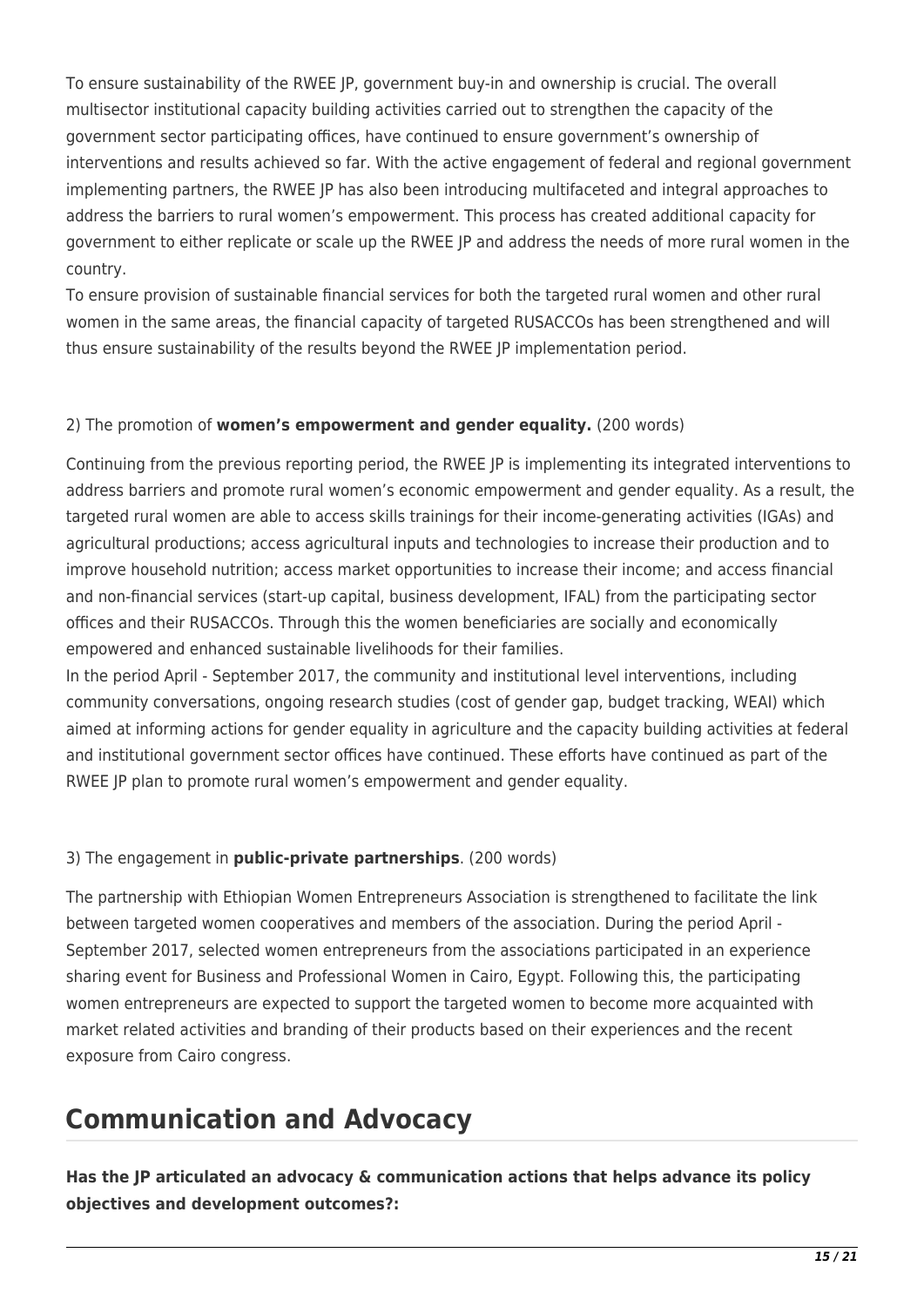#### **Please describe communication activities developed as part of the JP. :**

The communications and knowledge management strategy of JP RWEE has continued to be a' living document' in guiding the advocacy and communication actions of the RWEE JP especially on enhancement of awareness on Sustainable Development Goals (SDGs) through broadly promoting the outcomes and impacts of the RWEE JP. During the period April - September 2017, six success stories were written and shared through various channels to reach a broader audience. These include articles in the UN Women's East and South Africa Regional newsletter, on the UN Women global website, on the women empowerment website, in the Rome-Based UN Agencies success stories publication, in the newsletter of the United Nations Communication Group in Ethiopia as well as knowledge products - 'Unlocking the Potential of Rural Women in Ethiopia') targeting external and internal audiences and 'A Glimpse of Beneficiaries Testimonies' a resource document on the transformation of rural women's livelihoods after being beneficiaries of the RWEE JP. Below are some of the links to the articles.

https://www.empowerwomen.org/en/community/stories/2017/02/business-skills-training-and-provision-of-lo ans-unlock-economic-growth-opportunities-for-900-women

http://africa.unwomen.org/en/news-and-events/stories/2017/07/rural-women-in-ethiopia-get-involved-in-inc ome-generating-

activitieshttp://africa.unwomen.org/en/news-and-events/stories/2017/07/rural-women-in-ethiopia-get-involv ed-in-income-generating-activities

http://www.unwomen.org/en/news/stories/2017/8/feature-ethiopia-women-entrepreneurs-lead-the-way-fro m-poverty-to-empowerment

The publication, 'Unlocking the Potential of Rural Women in Ethiopia' has an emphasis on SDGs 1, 2, 5 and 8 and their relation to the RWEE JP's key results. It highlights the main gaps before the RWEE JP interventions, key results after the interventions started and human-interest stories in form of quotations from beneficiaries. With visual and statistical support, the publication, which is being distributed to various audience, was used as a key tool to help advance the RWEE JP's policy objectives and development outcomes. It is also published on the following MPTF page:

http://mptf.undp.org/factsheet/project/00092000

### **Please provide concrete gains on how the the JP communication and advocacy efforts have increased awareness on SDGs.:**

The new knowledge products and success stories produced and shared during the period from April - September 2017, along with the previously distributed informative brochures on the RWEE JP (in Amharic and English) enhanced the visibility of SDG issues broadly and in-depth. Six success stories written in the context of the SDGs were shared through various channels to reach a broader audience. The distribution channels targeting various audiences include the UN Women's East and South Africa Regional newsletter, the UN Women website at headquarters, the women empowerment website at global level, Rome-Based UN Agencies success stories publication, the newsletter of the United Nations Communication Group in Ethiopia as well as SDGs 1, 2, 5 and 8-focused knowledge product 'Unlocking the Potential of Rural Women in Ethiopia' targeting external and internal audiences. In this publication, the use of the SDGs icons along the names was frequently and consistently applied increase the awareness of SDG issues.

Events at various levels have continued to enhance visibility of the SDGs' place in the RWEE JP. Placement of the RWEE JP banner, posters and informative flyers during national and international events as well as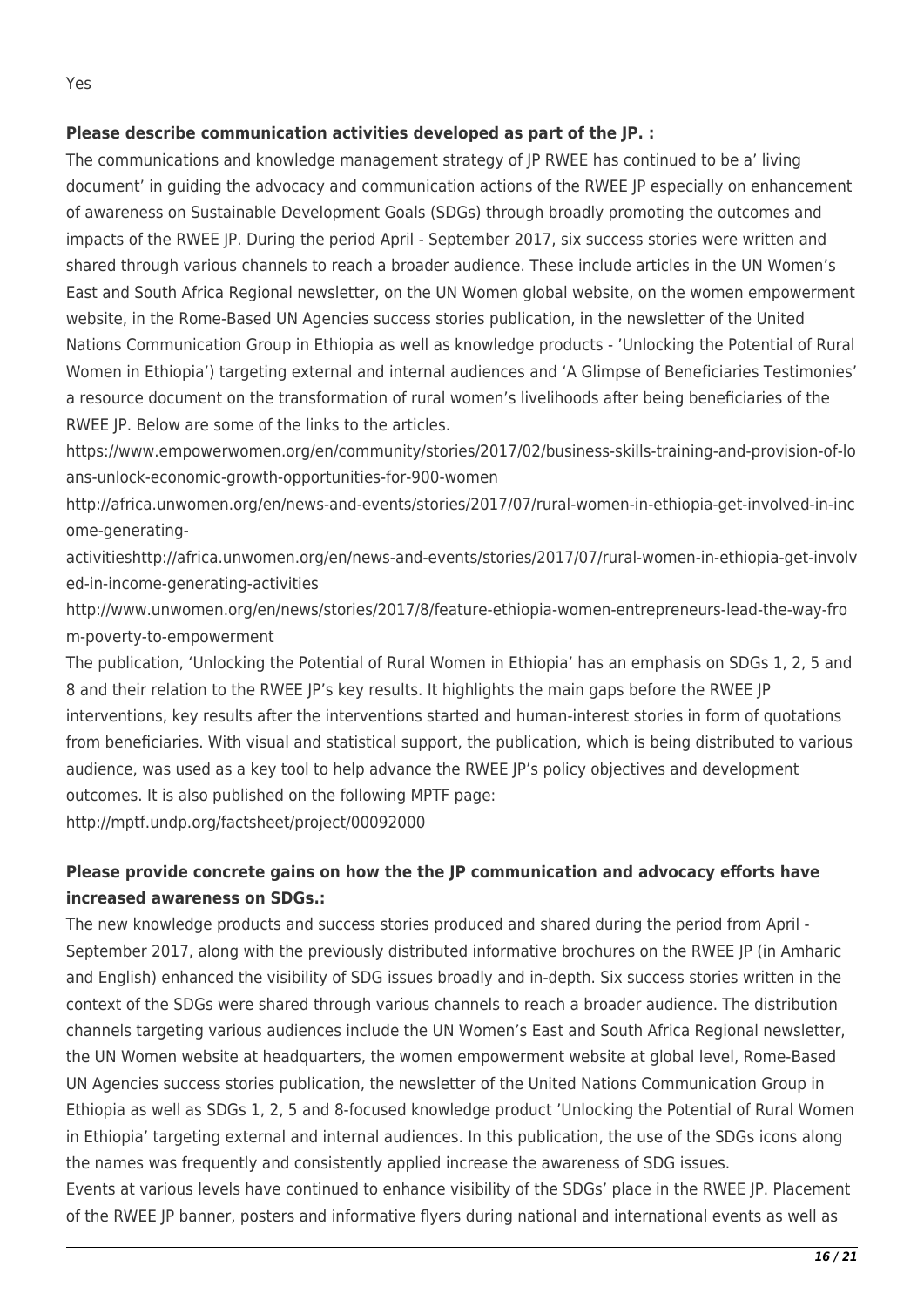applying the relevant branding guide in producing communications materials are some of the communication efforts to name a few. The rural women market linkage event in Addis Ababa, the first of its kind where rural women participated, was used as a space to inform other exhibiters and visitors on the practical implementation of the SDGs at various levels and its inclusiveness to benefit diverse community members. Posters, photo essays, and a document with beneficiaries' stories, accompanied with photos to highlight the transformation of women's livelihoods as a result of the RWEE JP, were produced and used by the national coordinator at a workshop in Rome, Italy. The document on beneficiaries has also been used to support periodical narrative and financial reports on the RWEE JP. This is part of the RWEE JP's visibility work whereby the SDGs are being promoted at a global level.

#### **JP twitter handle:**

 $\omega$ 

Other social media channels managed by joint programme (Instagram, Google+, You Tube…):

## One UN Coordination and Delivering as One

The SDG-F is based on the principles of effective development cooperation, inclusion and participation and One UN coordination.

| <b>Actions</b>                                                                                                                 | <b>Description</b>                                                                                                                                                                                                                                                                                                                                                                                                                                                                                                                                                                                                 |
|--------------------------------------------------------------------------------------------------------------------------------|--------------------------------------------------------------------------------------------------------------------------------------------------------------------------------------------------------------------------------------------------------------------------------------------------------------------------------------------------------------------------------------------------------------------------------------------------------------------------------------------------------------------------------------------------------------------------------------------------------------------|
| Managerial practices (financial,<br>procurement, etc.) implemented<br>jointly by the UN implementing<br>agencies for SDG-F JPs | In this reporting period, no joint procurement was implemented apart<br>from jointly reporting on the financial activities of the JP.                                                                                                                                                                                                                                                                                                                                                                                                                                                                              |
| Joint analytical work (studies,<br>publications, etc.) undertaken<br>jointly by UN implementing<br>agencies for SDG-F JPs      | In this reporting period, the four agencies jointly publicise the<br>achievements and human-interest stories of the JP with 'Unlocking<br>the Potential of Rural Women in Ethiopia' knowledge product.                                                                                                                                                                                                                                                                                                                                                                                                             |
| Joint activities undertaken jointly<br>by UN implementing agencies for<br>SDG-F JPs                                            | The following activities were undertaken jointly:<br>Technical working group and regional level monitoring meeting;<br>validation workshop on the Cost of Gender Gap Study in Ethiopia;<br>consultative meeting on the implementation of the capacity building<br>plan for selected Farmers Training Centres; donor reporting and<br>bilateral meetings; joint monitoring visit; consultation on the<br>regrouping of rural women into business sub-groups; development of<br>selection criteria and distribution modalities of technologies procured<br>for the targeted women and provision of second round loan |
| Other, please specify:                                                                                                         |                                                                                                                                                                                                                                                                                                                                                                                                                                                                                                                                                                                                                    |

### **What types of coordination mechanisms and decisions have been taken to ensure joint delivery? :**

With the Technical Working Group meetings conducted at national level, decisions on activities which needed close collaboration and integrations of the participating agencies and government implementing partners were made. The decisions to ensure joint delivery were the following: -

-The two regions to conduct regional level review meetings and evaluate their progress in implementing planned activities and addressing challenges. This was not a practice last year and a positive impact on coordinated reporting was seen when the national level programme review meeting was conducted; -FAO and UN Women have decided to work on a joint plan which could integrate the technologies to be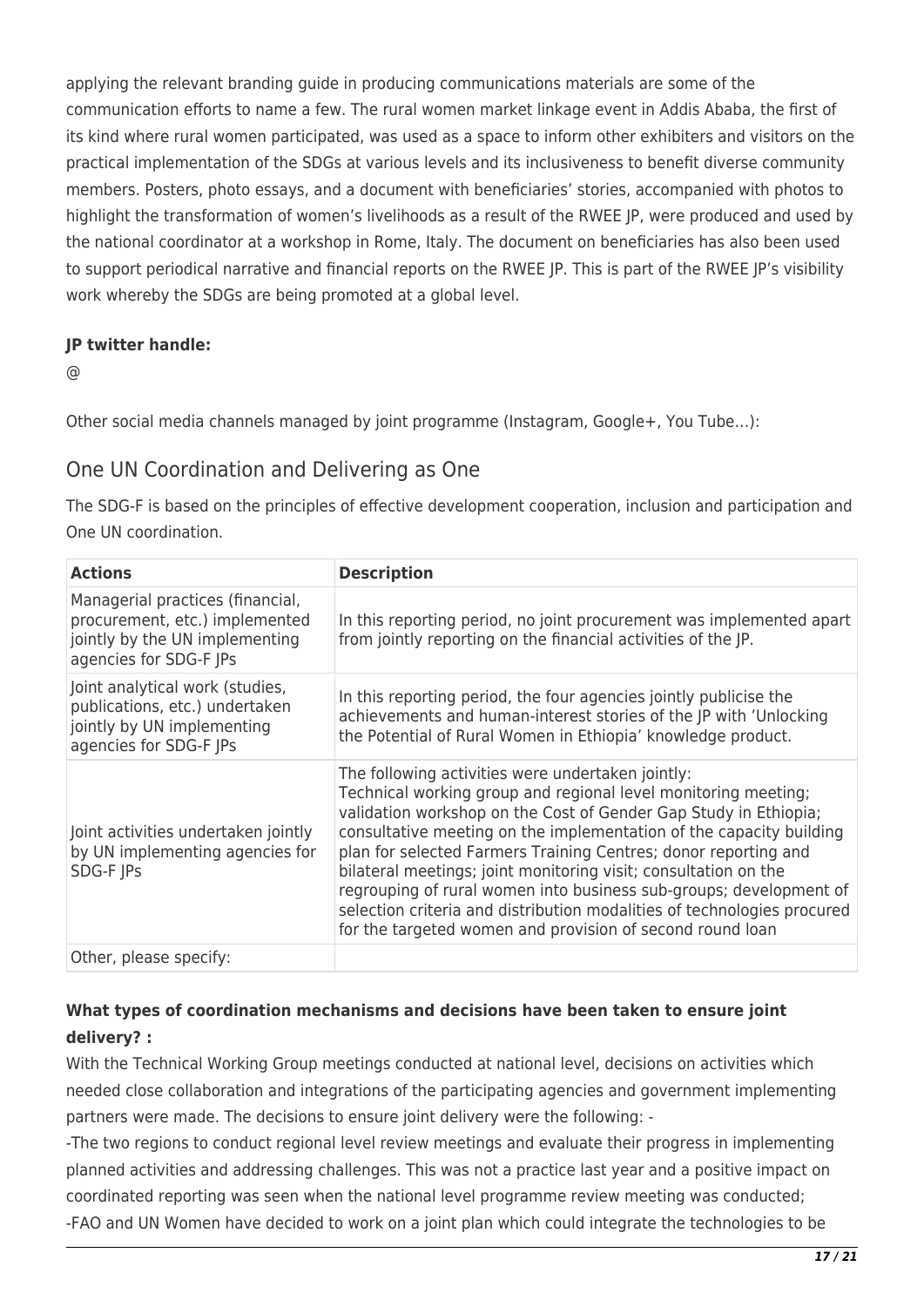procured and distributed by each agency. An agreement on the modality of technology distribution was reached to go through the Women RUSACCOs rather than at individual level. Accordingly, except a few agricultural inputs, most of the technologies were provided through the RUSACCOs;

-Selection criteria of the targeted rural women for the second-round loan and procured technologies was jointly agreed among the four agencies, participating sector offices and representatives of the targeted women;

-Request for the No Cost Extension was also decided at the TWG level and bilateral discussions conducted with the heads of agencies of the participating agencies, donor at country level, Residence Coordinator office and Ministry of Women and Children Affairs;

-Endorsement of the Resource Mobilization Concept Note, prepared to guide the fund mobilization and donor relation activities for the RWEE JP, was made at TWG level. The plan will also be endorsed at PMC level to solicit and ensure high level support for the planned effort.

## National Ownership: Paris, Accra and Busan Commitments

The SDG-F strengthens the UN system's ability to deliver results in an integrated and multi-dimensional manner by supporting the Joint Programme modality and by bringing together United Nations Agencies and national counterparts in a collective effort to ensure ownership and sustainability of results of JPs and advance towards the SDGs.

| <b>Partners</b>                           | Involvement *   | <b>Type of</b><br>involvement                  | <b>Examples</b>                                                                                                                                                                                                                                                                                                                                                                                                                                                                                                                                                                                                                                                                                                                                                                                                                                                                                                                                                                                                                                                                                                                                                      |
|-------------------------------------------|-----------------|------------------------------------------------|----------------------------------------------------------------------------------------------------------------------------------------------------------------------------------------------------------------------------------------------------------------------------------------------------------------------------------------------------------------------------------------------------------------------------------------------------------------------------------------------------------------------------------------------------------------------------------------------------------------------------------------------------------------------------------------------------------------------------------------------------------------------------------------------------------------------------------------------------------------------------------------------------------------------------------------------------------------------------------------------------------------------------------------------------------------------------------------------------------------------------------------------------------------------|
| Government<br>(specify<br>national/local) | Fully involved  | Policy-decision<br>making<br>Service Provision | Federal: Ministry of Women and Children Affairs<br>(MoWCA); Ministry of Agriculture and Natural<br>Resources (MoANR); Federal Cooperatives Agency,<br>Ministry of Finance and Economic Cooperation<br>(MoFEC); Ministry of Education (Department of<br>Functional Adult Literacy); Land Administration<br>Agency. These partners have been engaged in the<br>overall policy and institutional level interventions of<br>RWEE JP where various capacity building,<br>sensitization and dialogue forums, to create gender<br>responsive policy and institutional environment in<br>agriculture sector were conducted activities for the<br>government experts were conducted.<br>Regional: Oromia and Afar Regional and District<br>Level Bureau of Finance and Economic Development<br>(BoFEDs); Farmer/Pastoralist Training Centres<br>(F/PTC); Bureaus of Women and Children Affairs<br>(BoWCAs); Bureaus of Agriculture (BoAs); and<br><b>Bureaus of Cooperative Promotion Agencies</b><br>(BoCPA). These partners have been engaged in<br>direct implementation of activities planned to reach<br>the direct beneficiary and community members in<br>the regions. |
| <b>Private Sector</b>                     | Fairly involved | Service Provision                              | Ethiopian Women Entrepreneurs Association to<br>create market linkages and access for rural women.                                                                                                                                                                                                                                                                                                                                                                                                                                                                                                                                                                                                                                                                                                                                                                                                                                                                                                                                                                                                                                                                   |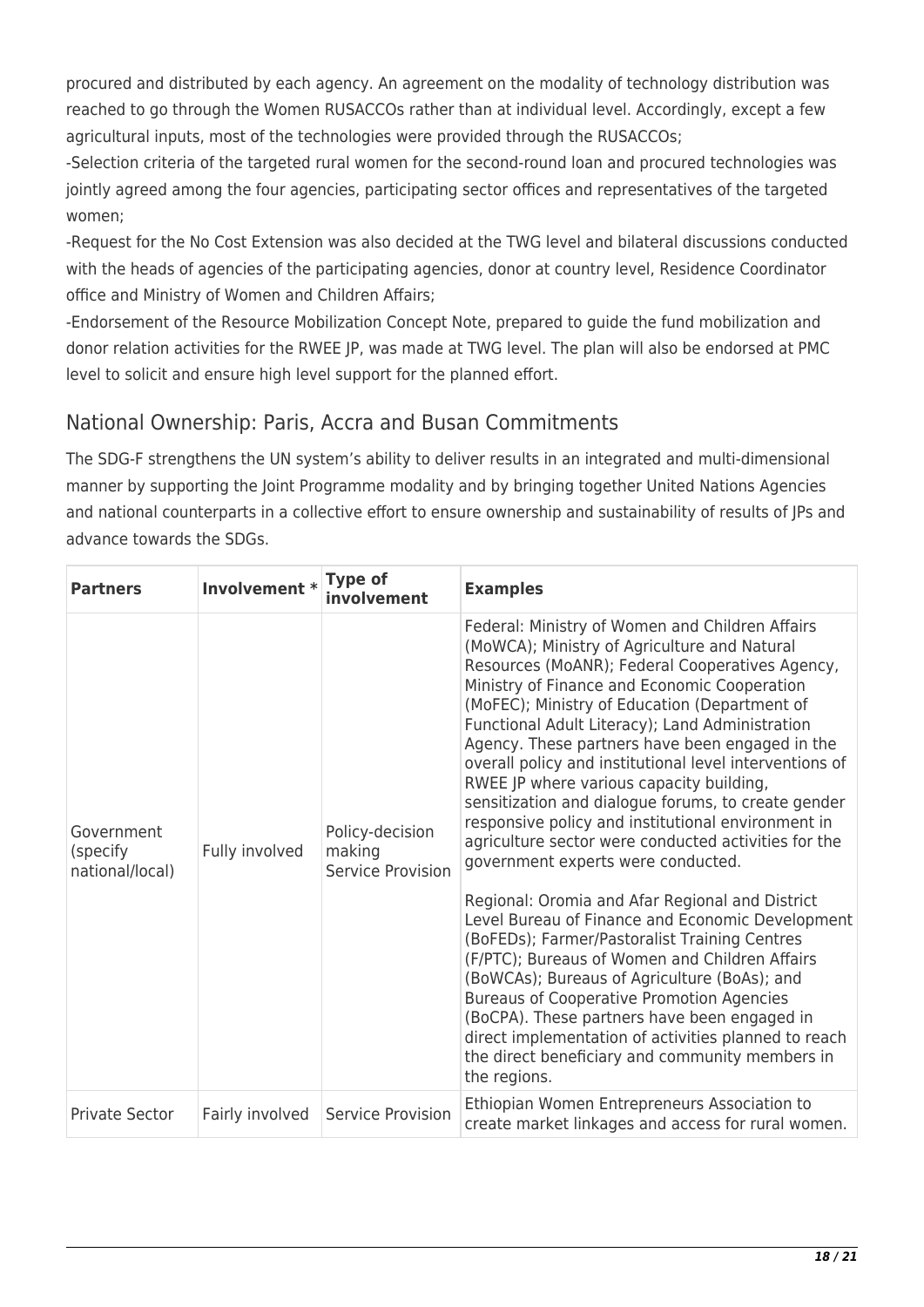| <b>Partners</b> | Involvement *  | <b>Type of</b><br>involvement | <b>Examples</b>                                                                                                                                                                                                                                                                                       |
|-----------------|----------------|-------------------------------|-------------------------------------------------------------------------------------------------------------------------------------------------------------------------------------------------------------------------------------------------------------------------------------------------------|
| Civil Society   | Fully involved | Service Provision             | Society for women and AIDS in Africa-Ethiopia<br>$(SWAA-E)$<br>Organization for Women in Self Employment (WISE)<br>are engaged to provide technical services on the<br>procurement and distribution of technologies and<br>provision of income generating package trainings to<br>the targeted women. |
| Academia        |                |                               |                                                                                                                                                                                                                                                                                                       |

\* Implementation of activities and the delivery of outputs

#### **Please briefly describe the current situation of the government, private sector and civil society on regards of ownership, align:**

During the period April - September 2017, the CSO SWAA-E has supported the implementation of major activities of the RWEE JP by creating a strong alignment and relationship with the existing governance structure that mainly comprised of the government implementing partners. With SWAA-E support, continuous follow-up on the activities of targeted women RUSACCOs, procurement and handover of time and labour-saving technologies was accomplished. For the technology provision, SWAA-E facilitated the signing of an MoU prepared to set the commitment and responsibilities of participating sector offices and the women RUSACCOs. This commitment will ensure that all the participating government partners are accountable for the technical support and management of the technologies provided to the targeted women.

#### **Please briefly provide an overall assessment of the governance and managerial structures :**

National and regional Steering Committees and Programme Management Committee (PMC) and Technical Working groups have been functional in supporting and ensuring the smooth implementation of the RWEE JP. Both national and regional coordinating structures are comprised of Federal Ministries including the Ministry of Women and Children Affairs (MoWCA), Ministry of Finance and Economic Cooperation (MoFEC), Federal Cooperative Agency and regional bureaus that include BoWCA, BoFEC, BoANR, CPA and Bureaus of Livestock Resources and Fishery Development. These committees which were established by the abovementioned participating government partners, have been instrumental in addressing the RWEE JP challenges and providing guidance for the RWEE JP's implementation

# **VI. Joint Programme contribution to the SDGs**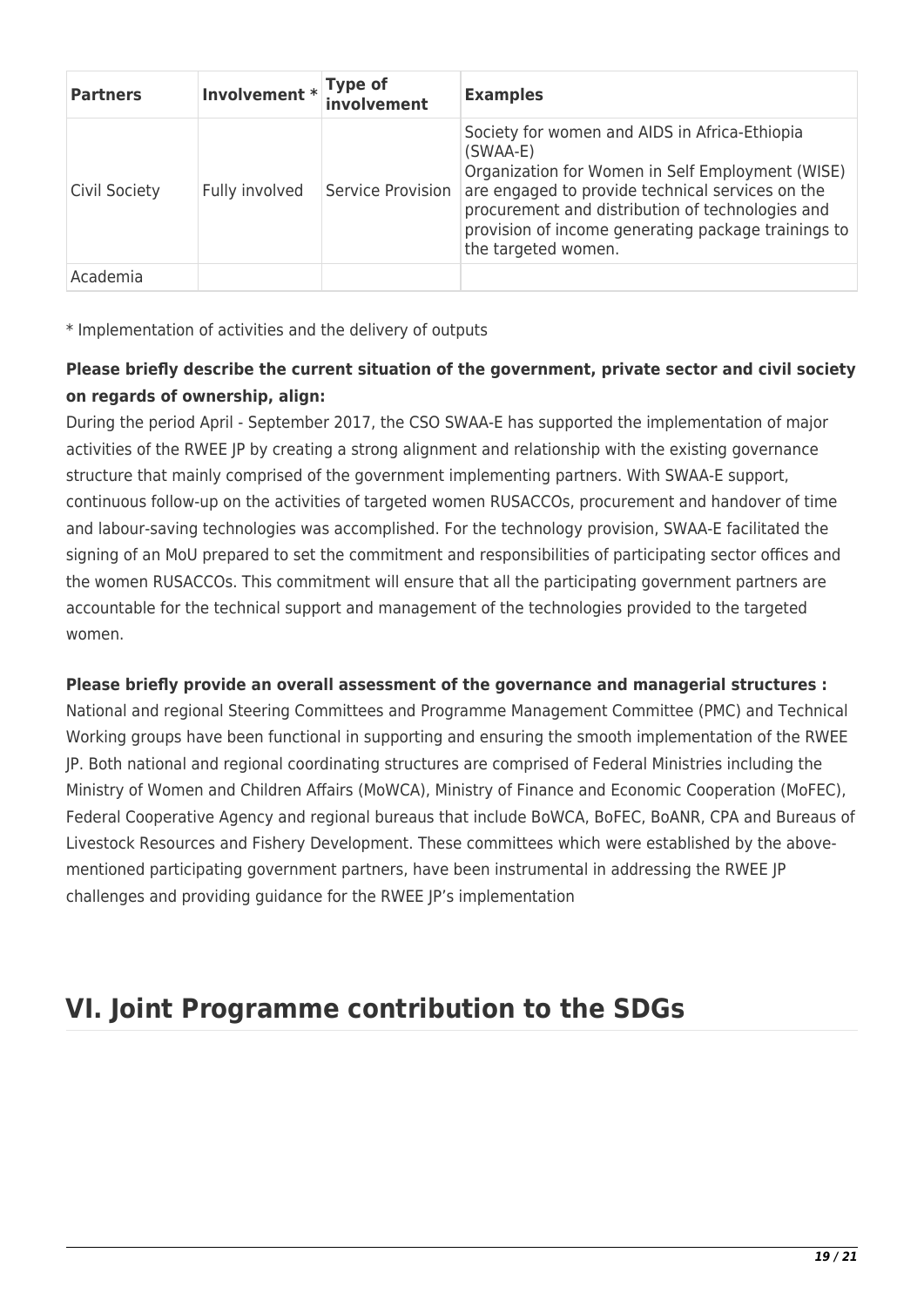|        | <b>SDG # JP Contribution</b>                                                                                                                                                                                                                                                                                                                                                                                                                                                                                                                                                                                                                                                                                                                                                                                                           |
|--------|----------------------------------------------------------------------------------------------------------------------------------------------------------------------------------------------------------------------------------------------------------------------------------------------------------------------------------------------------------------------------------------------------------------------------------------------------------------------------------------------------------------------------------------------------------------------------------------------------------------------------------------------------------------------------------------------------------------------------------------------------------------------------------------------------------------------------------------|
| Goal 1 | End poverty in all its forms everywhere<br>Targets to contribute to<br>. By 2030, ensure that all men and women, in particular the poor and the vulnerable, have equal<br>rights to economic resources, as well as access to basic services, ownership and control over land<br>and other forms of property, inheritance, natural resources, appropriate technology and financial<br>services, including microfinance<br>. By 2030, reduce at least by half the proportion of men, women and children of all ages living in<br>poverty in all its dimensions according to national definitions                                                                                                                                                                                                                                         |
| Goal 2 | End hunger, achieve food security and improved nutrition, and promote sustainable agriculture<br>Targets to contribute to<br>. By 2030, end hunger and ensure access by all people, in particular the poor and people in<br>vulnerable situations, including infants, to safe, nutritious and sufficient food all year around<br>. By 2030, double the agricultural productivity and incomes of small-scale food producers, in<br>particular women, indigenous peoples, family farmers, pastoralists and fishers, including through<br>secure and equal access to land, other productive resources and inputs, knowledge, financial<br>services, markets and opportunities for value addition and non-farm employment                                                                                                                  |
| Goal 5 | Achieve gender equality and empower all women and girls<br>Targets to contribute to<br>• Ensure women's full and effective participation and equal opportunities for leadership at all<br>levels of decision making in political, economic and public life<br>. Undertake reforms to give women equal rights to economic resources, as well as access to<br>ownership and control over land and other forms of property, financial services, inheritance and<br>natural resources, in accordance with national laws<br>• Enhance the use of enabling technology, in particular information and communications<br>technology, to promote the empowerment of women<br>• Adopt and strengthen sound policies and enforceable legislation for the promotion of gender<br>equality and the empowerment of all women and girls at all levels |
| Goal 8 | Promote inclusive and sustainable economic growth, employment and decent work for all<br>Target to contribute to<br>. By 2030, achieve full and productive employment and decent work for all women and men,<br>including for young people and persons with disabilities, and equal pay for work of equal value                                                                                                                                                                                                                                                                                                                                                                                                                                                                                                                        |

# **VII. Additional Information**

#### **Additional Comments:**

The JP RWEE country team is grateful for the approval of the no cost extension provided by the SDG Fund. With additional time, various activities will be conducted to strengthen the ongoing activities and ensure the sustainability of results. Particularly, the final evaluation process will start by engaging a national consultant and commit the fund allocated for this activity. The actual data collection, analysis and reporting is scheduled after the operational closure of the JP RWEE, which is 30 April 2018. Therefore, we kindly request the usual guidance and support from your esteemed office so that we can document the achievements of the RWEE JP effectively.

### Attachments

**Performance Monitoring Framework \*:** 

[RWEE-Ethiopia- Performance Monitoring Framework-Updated September 30,2017.pdf](http://proposals.sdgfund.org/sites/default/files/concept_note_form/RWEE-Ethiopia-%20Performance%20Monitoring%20Framework-Updated%20September%2030%2C2017.pdf)